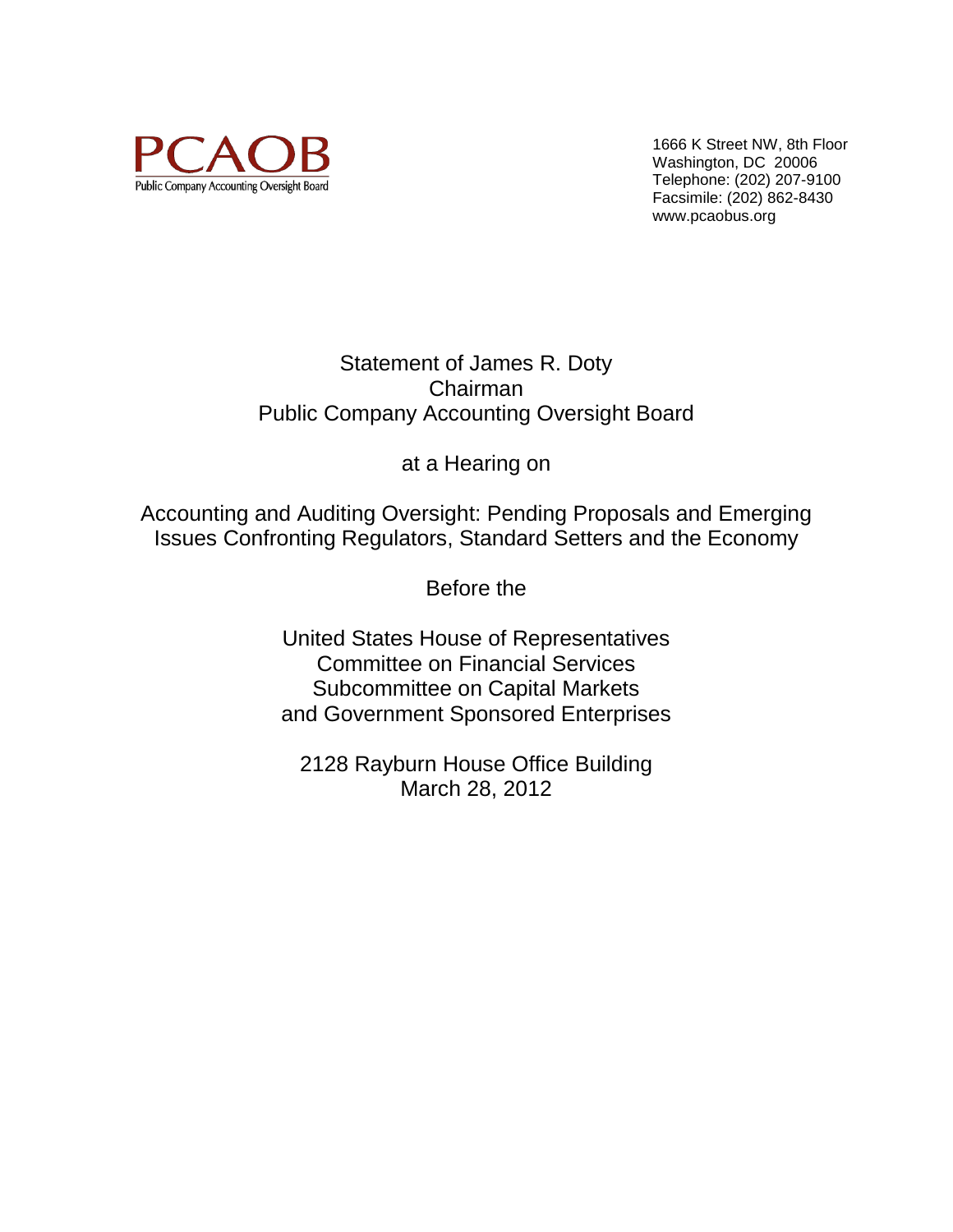

# Statement of James R. Doty Chairman Public Company Accounting Oversight Board

Chairman Garrett, Ranking Member Waters, and Members of the Subcommittee:

Thank you for the opportunity to appear before you today on behalf of the Public Company Accounting Oversight Board ("PCAOB" or "Board") to testify on the work of the PCAOB.

I appreciate the Subcommittee's continued interest in high quality audits for public companies and SEC-registered broker-dealers. Further, on behalf of the PCAOB, I commend the Committee's members, Representative Westmoreland and Ranking Member Frank, for bringing forward bipartisan legislation, H.R. 3503, to bring transparency to the PCAOB's disciplinary proceedings. Transparency would enhance the PCAOB's effectiveness – as well as public confidence in the PCAOB's oversight and in the auditing profession's credibility as a relevant participant in the capital markets – by permitting the Board to disclose its disciplinary proceedings, and I encourage the Congress to pass it.

## **I. Introduction**

Public securities markets provide a reliable funding mechanism for American – and, increasingly, foreign – businesses. More than half of American households invest their savings in securities to provide for retirement, education, and other goals. Our economy is resilient, even in the face of the recent financial crisis, in part because millions of savers continue to be willing to invest in business enterprises to fuel growth, growth that results in more workers, more savings and more investment. This cycle promotes economic wealth, but it relies on the system of accurate financial disclosures by public companies to the investors who entrust capital to them.

As Chairman of the PCAOB, I believe that the PCAOB, and the accounting firms that we oversee, play a critical role in enabling markets to provide investors with reliable information upon which to make their own investment decisions. The financial audit is the linchpin for investor confidence in that information, and a reliable audit is one led by an auditor that is independent, objective, and skeptical, and applies the diligence needed to meet PCAOB standards.

If investors lose confidence in financial reporting, they will demand prohibitively high returns as a condition of investing or they may withdraw from the capital markets altogether. The result would be to make it more difficult and expensive to finance the businesses on which our economy depends. Moreover, inaccurate financial reporting can mask poor business strategies or fraud that, if left uncorrected, may result in the misallocation of capital, business failures, and job losses.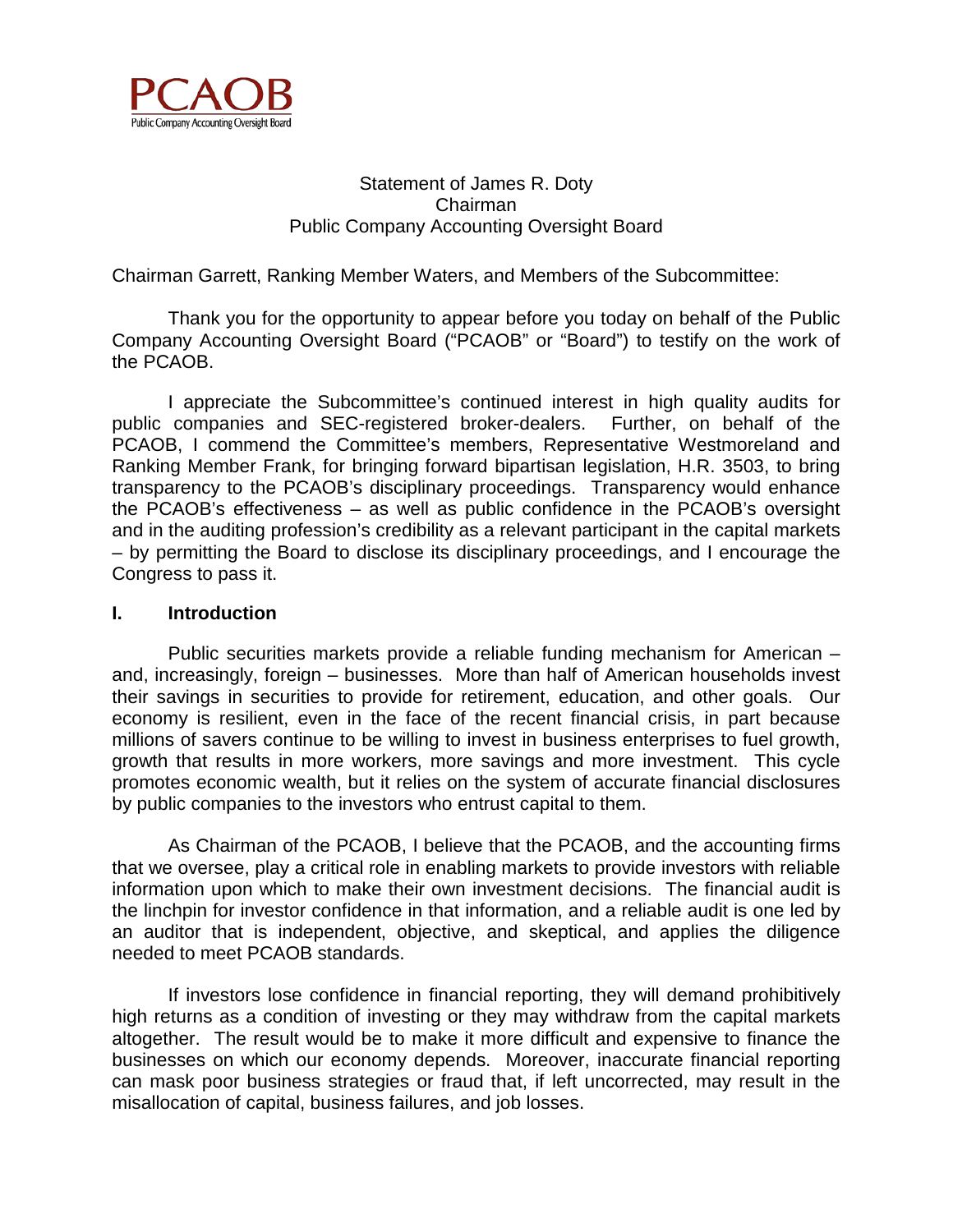

The PCAOB is focused on taking appropriate steps in its inspection and enforcement programs in order to improve audit quality and enhance protection of the investing public. The PCAOB is also using information gained in inspections and investigations, along with information received from investors, audit committee members, auditors and others, to improve auditing and related professional practice standards.

The PCAOB is a non-profit, independent institution designed to bring expertise and a variety of perspectives to the task of setting appropriate standards and overseeing the practice of auditing public companies and SEC-registered brokerdealers. This independence is critical for the Board to fulfill its Congressionally mandated mission of protecting the interests of investors. By law, all of the PCAOB's responsibilities are discharged under the oversight of the U.S. Securities and Exchange Commission ("SEC"). Chairman Mary Schapiro, the Commissioners, and Chief Accountant Jim Kroeker have taken a deep interest in the PCAOB's work, and I am grateful for their support and for the strong working relationship they have fostered between our organizations.

## **II. Current PCAOB Activities and Priorities**

#### **A. Inspections**

The Sarbanes-Oxley Act of 2002 (the "Sarbanes-Oxley Act") requires the PCAOB to conduct a continuing program of inspections of registered accounting firms. There are currently 2,398 accounting firms registered with the Board. The Board's statutory inspection authority relates to audits of issuers, brokers, and dealers. The Board does not inspect firms that perform no such work, although many such firms have chosen to register.

During an inspection, the PCAOB assesses the firm's compliance with applicable laws, rules and professional standards. As part of an inspection, PCAOB inspectors evaluate the design and effectiveness of a firm's quality control system as well as the quality of the firm's work in the portions of audits selected for inspection.

Registered firms that issue audit reports for more than 100 issuers are required to be inspected by the PCAOB annually. In 2011, the PCAOB inspected 10 such firms. As part of these inspections, PCAOB inspectors examined portions of more than 340 audits performed by these firms.

Registered firms that issue audit reports for 100 or fewer issuers are, in general, inspected at least once every three years. At any time, the PCAOB may also inspect any other registered firm that plays a role in the audit of an issuer, and the PCAOB has a practice of inspecting some firms in that category each year. The PCAOB inspected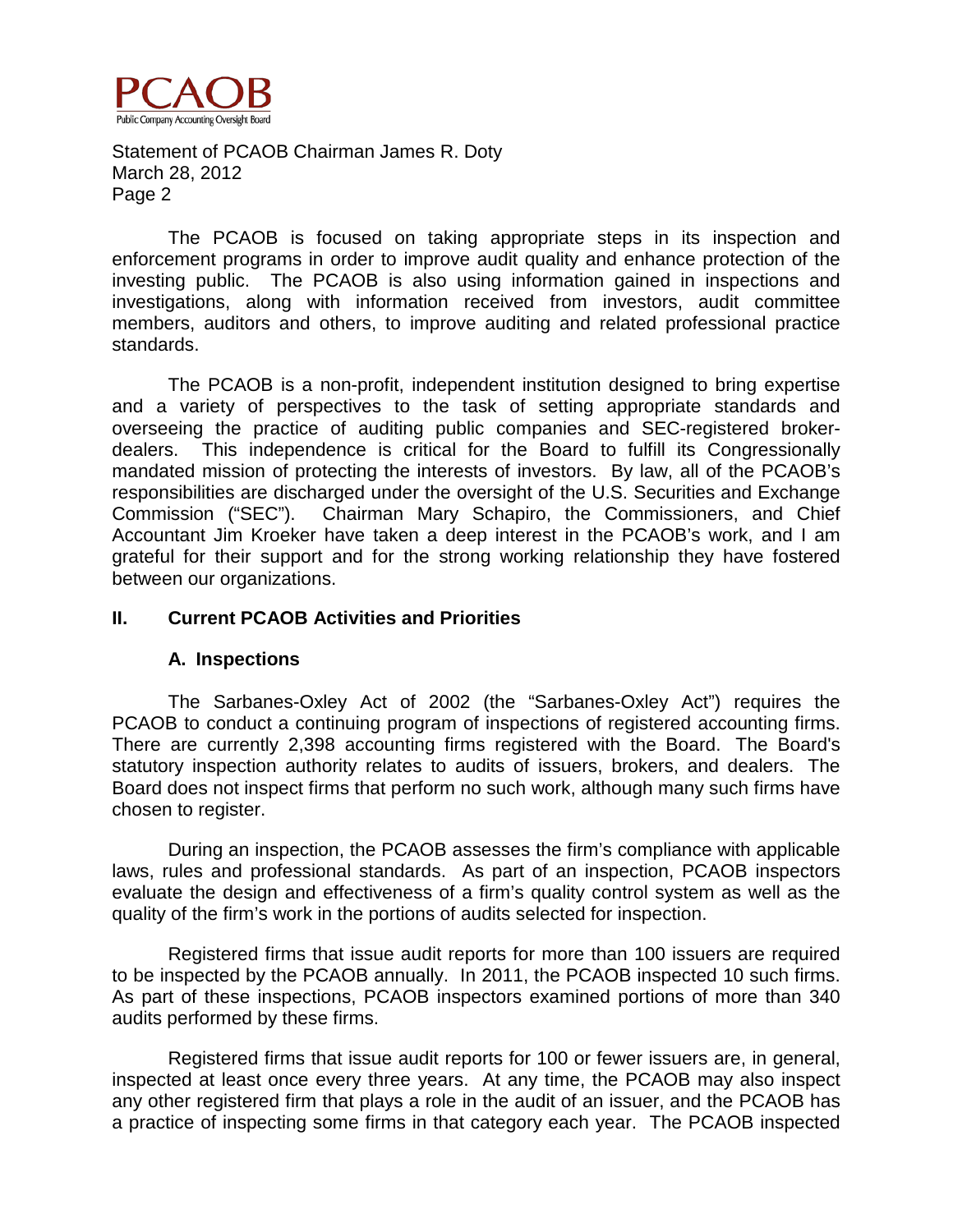

203 firms in these categories in 2011, including 42 non-U.S. firms located in 15 jurisdictions. In the course of those inspections, PCAOB staff examined portions of more than 485 audits.

## **1. Inspections of Public Company Audits.**

PCAOB inspections of public company audits are handled in one of two programs. First, we have a global network firm program. Second, we have a program covering the other registered firms located in the U.S. as well as non-U.S. firms not covered in the global network firm program.

Our global network firm program covers inspections of the largest U.S. firms and approximately 190 of their foreign affiliates, which participate in the audits of issuers that file financial statements with the SEC.

Each registered firm in a global network of firms is a separate legal entity that is subject to the same frequency of inspections as any other registered firm. Substantial portions of the audits of many of the largest U.S. companies are performed by affiliated network firms, including firms we cannot inspect due to resistance by local authorities.

The selection of issuer audits for review is influenced by a number of factors. The selection can be based on the risk that an issuer's financial statements could be materially misstated; characteristics of the particular issuer or its industry; the audit issues likely to be encountered; considerations about the firm, a particular practice office or an individual partner; prior inspection results; or other factors.

The PCAOB prepares a report on each inspection and makes portions of that report publicly available, subject to statutory restrictions on public disclosure. The Board issued 344 inspection reports in 2011.

If an inspection report includes criticisms of or identifies potential defects in a firm's system of quality control, those criticisms are initially kept nonpublic, as required by the Act. The firm has 12 months from the issuance of the inspection report to address the criticisms to the Board's satisfaction. If it does so, the criticisms remain nonpublic. If it does not do so, then, subject to the firm's right to seek SEC review of the Board's determination, the Board publicly discloses those criticisms.

As a matter of law, the full reports on inspections are nonpublic although certain parts of the reports are public. Inspectors have identified a concerning number of deficiencies in successive inspection cycles for the largest firms, and at times on those firms' largest engagements. While our 2011 inspection cycle is not yet complete, our inspectors' preliminary results show that the number of deficiencies identified continues to be high relative to earlier years.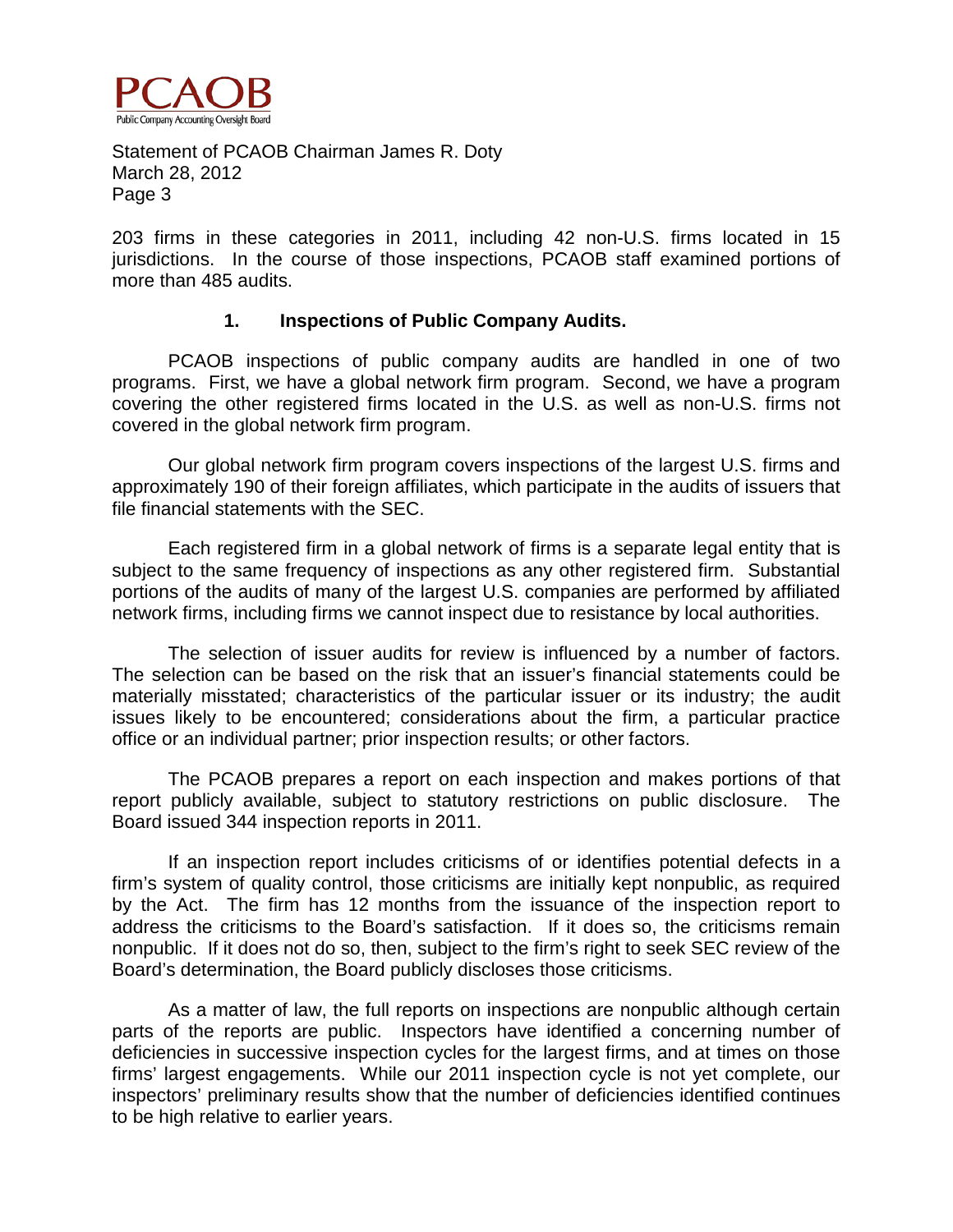

The PCAOB's second inspection program focuses on the smaller registered firms (i.e., firms that audit 100 or fewer issuers) that are not members of a network covered in our global program. Currently approximately 600 such domestic firms and 75 nonaffiliated, foreign firms are subject to triennial inspection.

In 2010, the PCAOB established an Office of Outreach and Small Business Liaison, to focus on outreach to auditors of the small business community. This office serves as a point of contact for anyone with questions about the PCAOB's activities. It also assists in identifying areas where information related to the PCAOB's work may not be well understood.

In addition, for several years, the PCAOB has conducted a series of meetings with auditors from smaller, unaffiliated firms that lack the resources of the large, networked firms but nevertheless can bring significant expertise to bear for investors in the vast array of small public companies. These meetings, called the Forum on Auditing in the Small Business Environment, are day-long events designed to allow auditors in smaller firms to learn about the PCAOB's work, to provide their own insights and suggestions, and to ask questions about PCAOB activities, including inspections and new auditing standards and guidance.

The format of these forums promotes an open dialogue among PCAOB representatives and forum participants. In 2011, 762 people attended small business forums held in seven cities. The PCAOB plans to hold seven more such forums in 2012.

# **2. Pilot Program for Inspections of Broker-Dealer Audits.**

In 2011, the PCAOB continued its work to implement the provisions of the Dodd-Frank Wall Street Reform and Consumer Protection Act ("Dodd-Frank Act"), which gave the PCAOB authority for inspection, standard setting and enforcement for the audits of brokers and dealers registered with the SEC.

On June 14, 2011, the Board adopted a temporary rule that provides for an interim inspection program for firms that perform audits of the financial statements of brokers and dealers.

The interim inspection program allows the Board to assess registered public accounting firms' compliance with current laws, rules, and standards in performing audits of the financial statements of brokers and dealers. As part of this program, information will be gathered to help guide the Board's decisions about the scope and elements of a permanent inspection program, including whether to differentiate between classes of brokers and dealers; whether different inspection schedules would be appropriate with respect to firms that only audit certain types of brokers and dealers;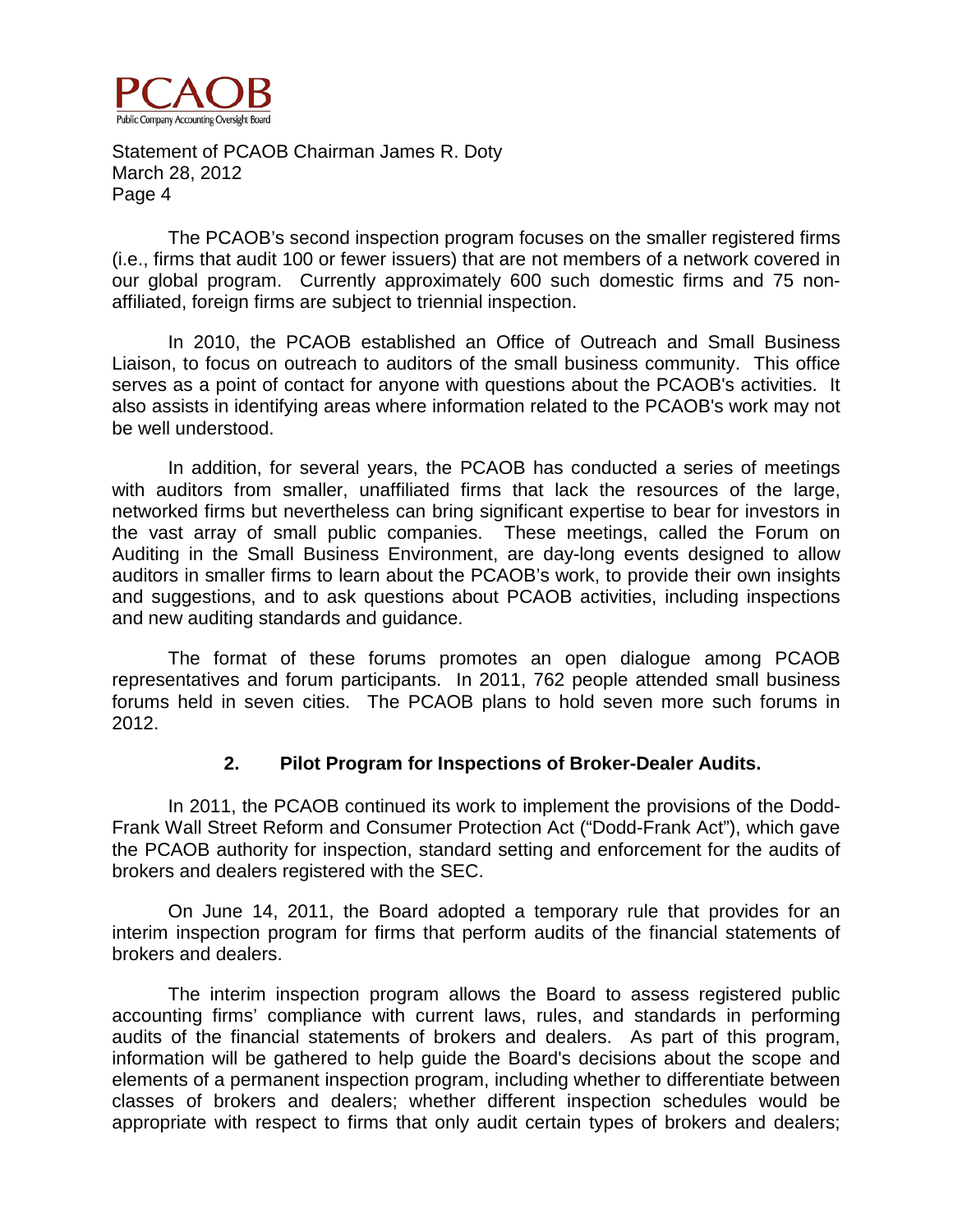

and whether to exempt any public accounting firms from inspections related to their audits of broker and dealers.

The SEC approved the temporary rule on August 18, 2011. By year-end, the PCAOB had inspected eight firms and examined portions of 19 audits of brokers and dealers.

The PCAOB does not expect to issue firm-specific inspection reports as part of the interim inspection program. Instead, to keep the public informed, the Board will annually publish a report describing the progress of the interim program. The first such annual progress report is expected to be issued in August 2012.

After gaining valuable insight through the interim inspection program and analysis of broker-dealer characteristics, I anticipate that the Board will then carefully consider whether there should be exemptions from the permanent program, including for auditors of brokers that do not receive or hold customer funds.

Further, in an effort to provide information to and seek the views of auditors of brokers and dealers, the PCAOB in 2011 inaugurated the Forum on Auditing Smaller Broker-Dealers, drawing 321 attendees in Jersey City, NJ, and Huntington Beach, CA. The PCAOB plans four additional such forums in 2012 in Chicago; Houston; Jersey City; and San Diego.

# **B. PCAOB Access to Non-U.S. Registered Firms**

Public companies, whether located in the U.S. or abroad, access U.S. capital markets by complying with certain U.S. legal requirements, including the requirement to periodically file audited financial statements with the Securities and Exchange Commission.

Under the Sarbanes-Oxley Act, the auditor of financial statements – whether a U.S. auditor or a non-U.S. auditor – must be registered with the PCAOB, and the PCAOB must regularly inspect the firm to assess its compliance with U.S. laws, rules and professional standards in connection with those audits. As of Dec. 31, 2011, 908 non-U.S. accounting firms were registered with the PCAOB.

The PCAOB has conducted inspections in 37 non-U.S. jurisdictions since non-U.S. inspections began in 2005. In 2011, the PCAOB reached cooperative agreements with auditor oversight authorities in the United Kingdom, Canada, Switzerland, Norway, Japan, Taiwan, Israel, Dubai and the Netherlands.

These cooperative agreements generally provide a basis for cooperation in the oversight, including inspections and investigations, of firms subject to the jurisdiction of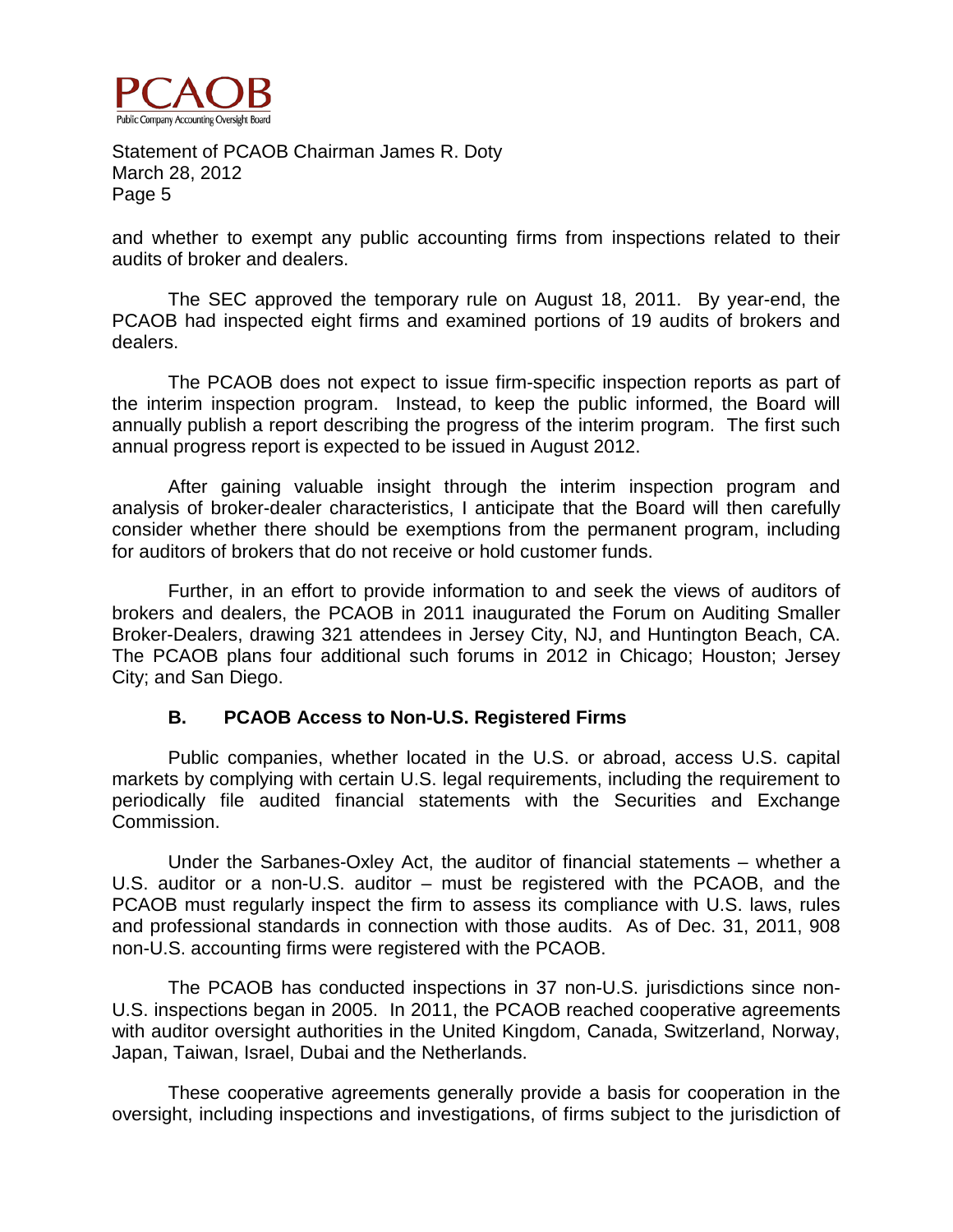

both parties to the agreement. Many of the PCAOB's cooperative agreements also permit the PCAOB to exchange confidential information with its non-U.S. counterparts, under authority granted to the PCAOB by the Dodd-Frank Act.

The PCAOB in 2011 remained unable to conduct inspections of registered firms in certain European Union member states and China, due to asserted restrictions under local law or objections based on national sovereignty. Due to the position taken by the authorities in China, the PCAOB also was prevented from conducting inspections of registered firms in Hong Kong to the extent that their audit clients had operations in China. Discussions with local oversight authorities in Europe and China continue.

While we work on negotiating access, the PCAOB has issued staff audit practice alerts and other reports to keep auditors and the public apprised of audit risks presented in non-U.S. audits. Specifically, the PCAOB has issued two staff audit practice alerts relating to (i) appropriate use of non-U.S. auditors and related risks that should be addressed,<sup>[1](#page-6-0)</sup> and (ii) audit risks identified in emerging markets.<sup>[2](#page-6-1)</sup> In addition, in March 2011, the PCAOB issued a research note on trends and risks related to reverse merger transactions involving companies from the China region. $3$ 

# **C. Enforcement**

The Board has broad authority to impose sanctions on registered firms and associated persons that have violated applicable laws and standards. Disciplinary cases that have become public recently have focused on audit failures related to both U.S. and non-U.S. companies traded in U.S. markets; failures to follow standards on quality control and auditing; and auditors' failures to comply with the Board's processes and rules.

For example, in 2011 the PCAOB announced a settlement with five India-based affiliates of PricewaterhouseCoopers, for their audits of Satyam Computer Services.

<span id="page-6-0"></span><sup>1</sup> PCAOB Staff Audit Practice Alert No. 6, *Auditor Considerations Regarding Using the Work of Other Auditors and Engaging Assistants from Outside the Firm* (July 12, 2010).

<span id="page-6-1"></span><sup>2</sup> PCAOB Staff Audit Practice Alert No. 8, *Audit Risks in Certain Emerging Markets* (Oct. 3, 2011).

<span id="page-6-2"></span><sup>3</sup> PCAOB, *Activity Summary and Audit Implications for Reverse Mergers Involving Companies from the China Region: January 1, 2007 through March 31, 2010* (March 14, 2011), available at [http://pcaobus.org/News/Releases/Pages/03152011\\_](http://pcaobus.org/News/Releases/Pages/03152011_%20ResearchNote.aspx)  [ResearchNote.aspx.](http://pcaobus.org/News/Releases/Pages/03152011_%20ResearchNote.aspx)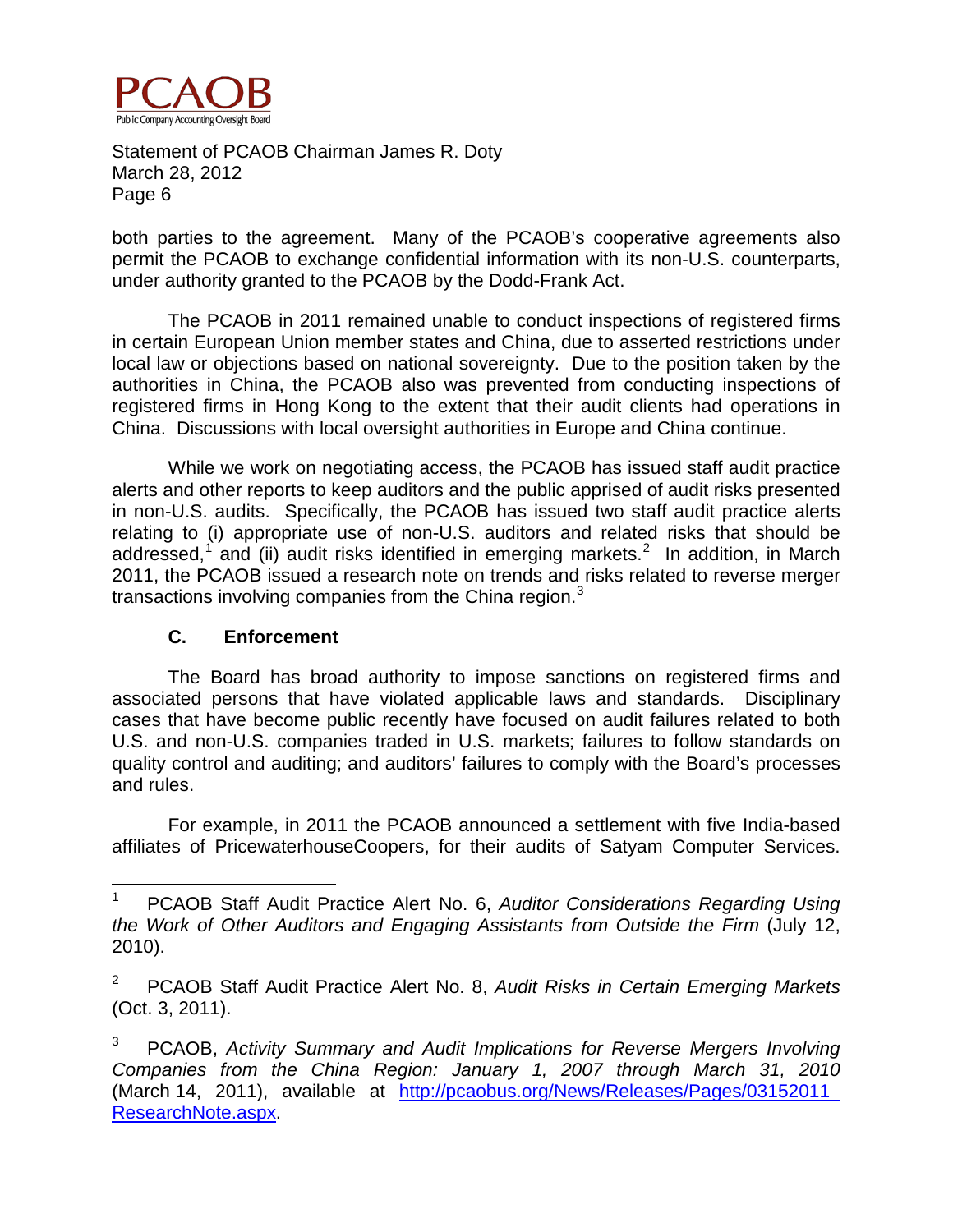

This followed the extraordinary public statement of Satyam's then-Chairman that the company had reported inflated profits over several years and was showing on its balance sheet more than \$1 billion in non-existent cash and bank balances. The SEC, in an order in its proceeding against the auditors, noted that the fraud was accomplished through the company's use of fictitious invoices, bank statements, and bank confirmations. The Satyam audit was a high profile example of auditors failing to exercise professional skepticism.<sup>[4](#page-7-0)</sup> Their deficient audit procedures contributed directly to their failure to uncover the Satyam fraud.<sup>[5](#page-7-1)</sup>

Also, just last month, the Board issued another settled disciplinary order against one of the largest registered accounting firms. In this order, the Board censured Ernst & Young LLP ("E&Y"), imposed a \$2 million civil money penalty against the firm, and sanctioned four of its current and former partners for violating PCAOB rules and standards.<sup>[6](#page-7-2)</sup>

This order related to three E&Y audits of Medicis Pharmaceutical Corporation and a consultation stemming from an internal E&Y audit quality review of one of the audits. Specifically, the company's initial basis for establishing its sales returns reserve conflicted both with U.S. generally accepted accounting principles ("GAAP"), and with the firm's internal accounting guidance that addressed revenue recognition for sales with rights of return. Rather than appropriately addressing this material departure from GAAP, E&Y and its personnel wrongly decided in an internal consultation that another flawed rationale supported the company's existing accounting. The company ultimately corrected its accounting for its sales returns reserve and filed restated financial statements with the SEC as a result.

In another recent settled matter, the Board revoked a firm's registration, and barred two of its partners, for violations of quality control and auditing standards,

<span id="page-7-0"></span> $4$  Under PCAOB standards, "professional skepticism" is an attitude that includes a questioning mind and a critical assessment of audit evidence. See AU 230.07.

<span id="page-7-1"></span><sup>&</sup>lt;sup>5</sup> In addition to censuring the firms, the Board (i) levied a \$1.5 million fine, (ii) barred the firms from taking on any new SEC issuer work for 6 months, and (iii) ordered them to retain an independent monitor to oversee development of quality control improvements ordered by the Board. The SEC brought a simultaneous proceeding against the firms under Rule 102(e), including a \$6 million penalty.

<span id="page-7-2"></span><sup>&</sup>lt;sup>6</sup> See In the Matter of Ernst & Young LLP, Jeffrey S. Anderson, CPA, Ronald Butler, [Jr., CPA, Thomas A. Christie, CPA, and Robert H. Thibault, CPA](http://pcaobus.org/Enforcement/Decisions/Documents/Ernst_Young.pdf) (Feb. 8, 2012).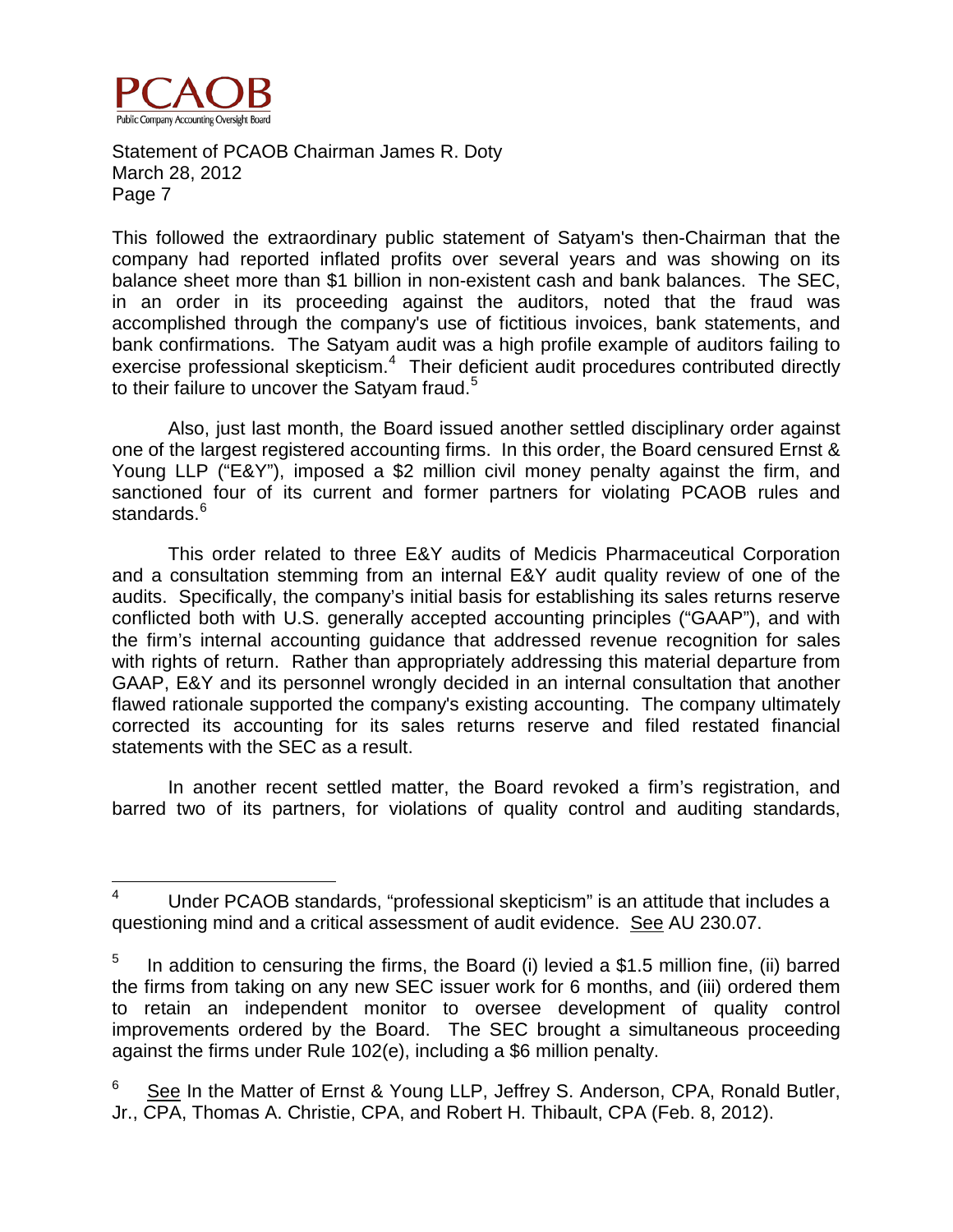

including in audits of two China-based reverse merger companies, and for failing to cooperate in the investigation and in an inspection.

 There is also a significant body of cases that focus on firms' failure to cooperate with the PCAOB's inspection or enforcement programs. For example, in two other settlements last year, the Board barred two audit personnel at a large firm, including the engagement partner on the relevant audit, for improperly creating, backdating, and adding documents to audit work papers shortly before a PCAOB inspection.<sup>[8](#page-8-1)</sup>

The PCAOB closely coordinates its enforcement efforts with the SEC, including on China audit firm matters. In certain instances, the PCAOB investigates the auditor's conduct and the SEC focuses its investigation on the public company, its management, and other parties.

# **III. New Audit Standard-Setting Initiatives**

The Sarbanes-Oxley Act charges the Board with establishing auditing and related professional practice standards for audits of public companies and SECregistered broker-dealers, and the Board has followed a transparent and fair process for doing so. The Board uses information that it learns in its inspections and from other sources to evaluate the need for changes in auditing standards. In developing new standards, the PCAOB casts a wide net to seek advice from various interested people and groups on ways to improve audits.

The Board's actions are informed by meetings and dialogue with investors, auditors, representatives of public companies and members of the academic community, among other ways through its Standing Advisory Group. Further, the Board holds roundtable discussions and other public meetings to deepen its dialogue with commenters and other interested parties. The Board also works closely with the SEC on the development of standards and monitors the work of accounting standard setters, such as the Financial Accounting Standards Board, for developments that may affect auditing.

PCAOB standards are rules of the Board. To adopt or change them, the Board uses a notice-and-comment process similar to the process used by federal agencies and other standard setters, under which the Board proposes standards for public comment before adopting new or amended standards in a public meeting. All Board standards must be approved by the SEC before they can become effective.

<span id="page-8-0"></span><sup>-&</sup>lt;br>7 See In the Matter of Chisholm, Bierwolf, Nilson & Morrill, LLC, Todd D. Chisholm, CPA, and Troy F. Nilson, CPA (Apr. 8, 2011).

<span id="page-8-1"></span><sup>8</sup> See Peter C. O'Toole (Aug. 1, 2011); Darrin G. Estella (Aug. 1, 2011).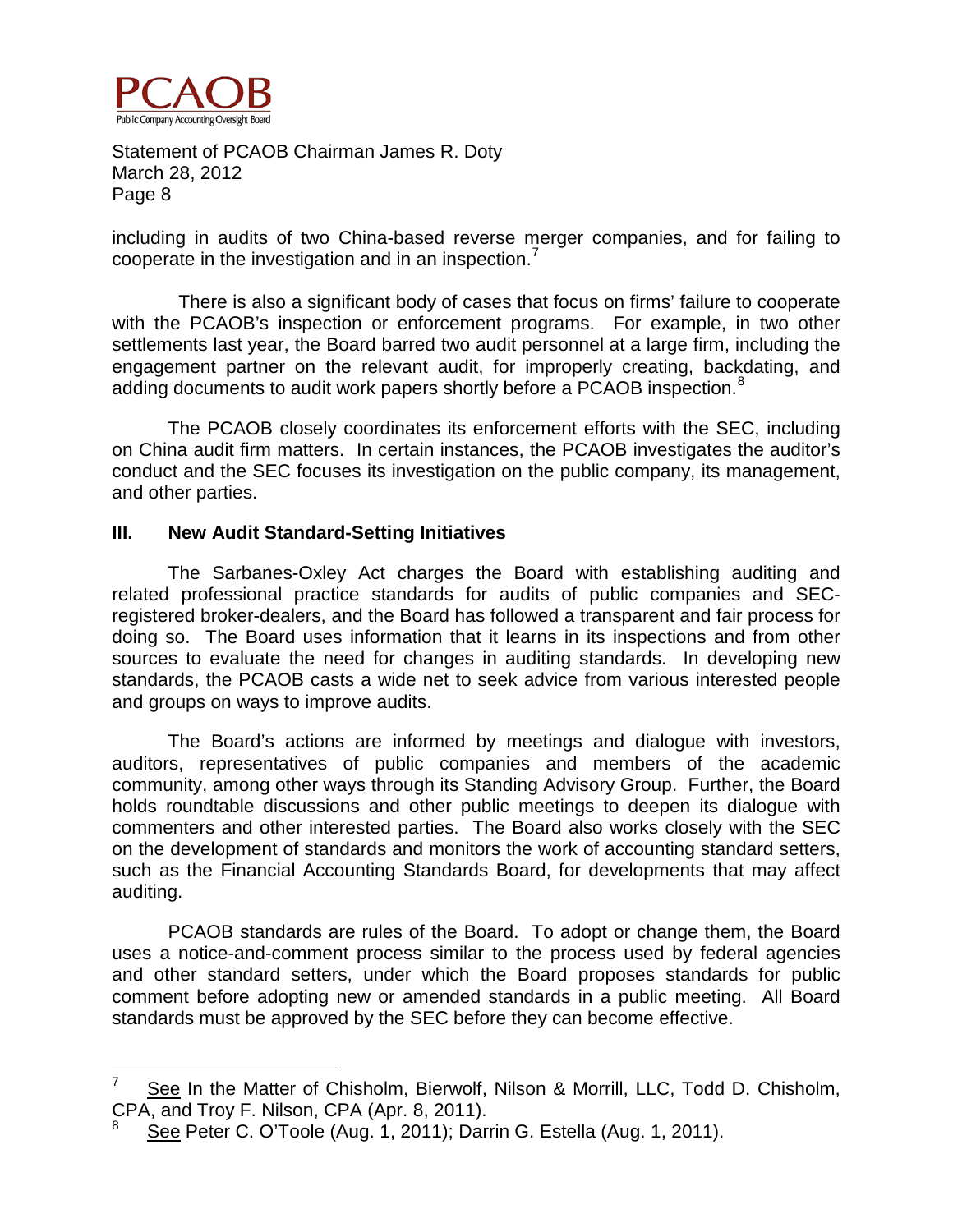

In the past year, the Board has engaged in a number of projects related to auditing and related professional practice standards:

- The Board proposed a new auditing standard ,*Related Parties,* and amendments to certain PCAOB standards regarding significant unusual transactions, intended to enhance auditing procedures in areas,that have, at times, been used to engage in fraudulent financial reporting,
- The Board also proposed amendments intended to improve the transparency of public company audits by requiring the disclosure of the engagement partner's name in the audit report and the disclosure of other independent public accounting firms and other persons that took part in the audit.
- The Board reproposed a new auditing standard, C*ommunications with Audit Committees,* and related amendments that are intended to enhance the relevance and quality of the communications between the auditor and the audit committee.
- The Board proposed auditing and attestation standards that would apply to the audits of SEC-registered brokers and dealers and to the supplemental information accompanying audited financial statements.
- Finally, the PCAOB issued two Staff Audit Practice Alerts in 2011 one intended, as discussed above, to increase auditors' awareness of risks when performing audits of companies with operations in emerging markets, and the other to assist auditors in identifying matters related to the economic environment that might affect the risk of material misstatement in financial statements.

These projects, as well as the Board's planned future standard-setting projects, are described in Appendices 1 and 2, respectively.

In addition, the Board has recently issued two concept releases, soliciting public comment on possible changes to PCAOB standards affecting two major areas of audit practice: (i) the auditor's reporting model, and (ii) auditor independence, objectivity and professional skepticism, including mandatory term limits, or rotation, for auditors of companies traded in U.S. markets. These concept releases did not propose new auditing standards. Rather, they sought the public's views on particular matters so that the Board can better evaluate the need for future standard-setting. To this end, the PCAOB held a roundtable on the auditor's reporting model in September 2011.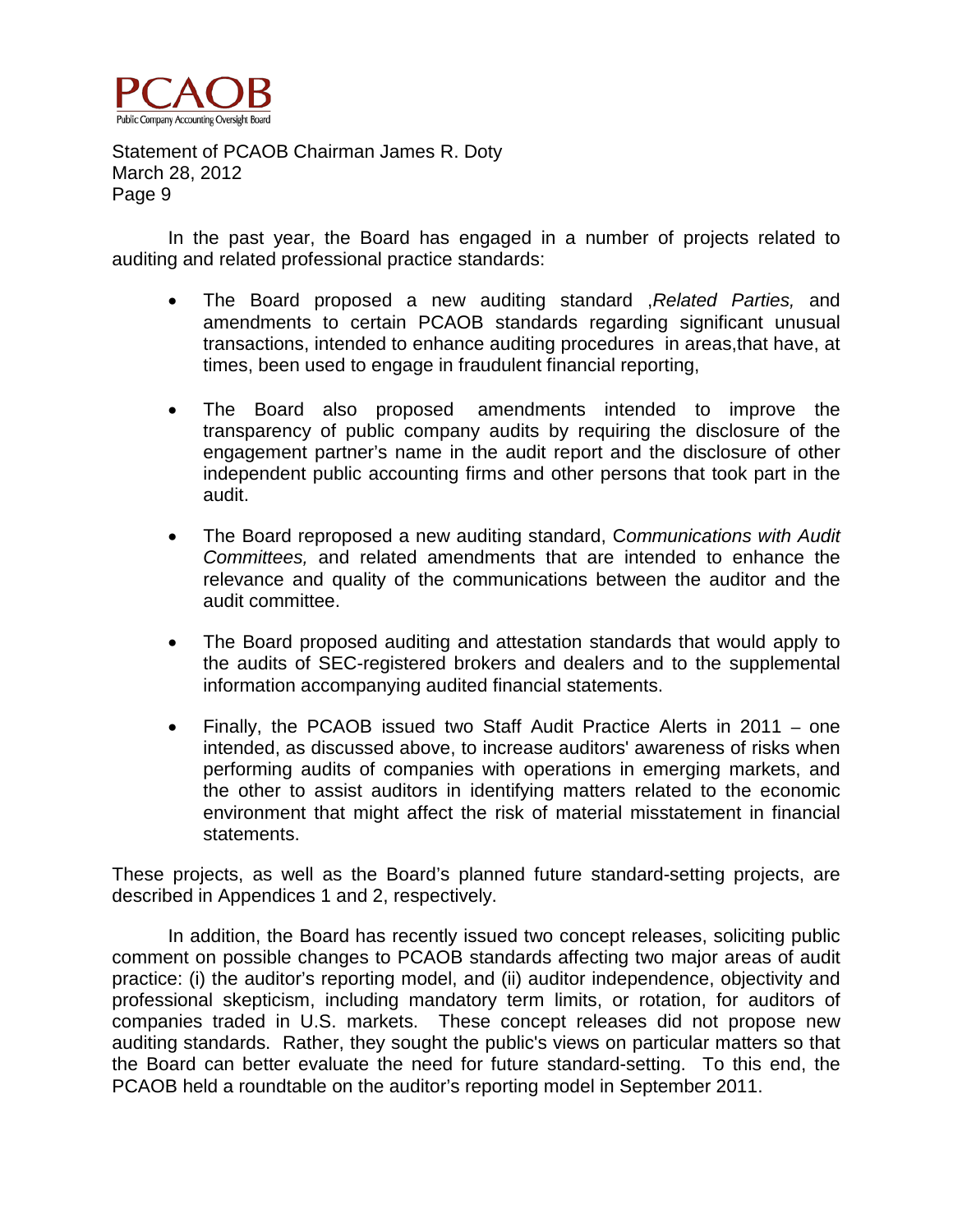

Further, the PCAOB recently held a public meeting on auditor independence, objectivity and professional skepticism.<sup>[9](#page-10-0)</sup> Forty-seven panelists appeared at the two-day public meeting, offering varied perspectives as investors, senior executives and audit committee chairs of major corporations, chief executive officers of audit firms, academicians and other interested parties. The PCAOB plans to hold additional such meetings around the country, in an effort to obtain public comment from a wide and diverse set of interested parties on this important topic.

## **IV. Pending Legislative Proposals**

# **A. Providing Public Transparency to PCAOB Disciplinary Proceedings**

The Subcommittee's invitation letter invited comment on H.R. 3503, introduced by Congressman Westmoreland and co-sponsored by Committee Ranking Member Frank to make the PCAOB's disciplinary proceedings public.

Under the Sarbanes-Oxley Act as it exists today, the PCAOB's disciplinary proceedings are nonpublic, unless the Board finds there is good cause for a hearing to be public *and* each party consents to public hearings.<sup>[10](#page-10-1)</sup> The auditors and audit firms charged with violating applicable laws, rules or standards have little incentive to consent to opening the case against them to public view, and in fact, none have ever done so.

PCAOB disciplinary proceedings remain nonpublic even after a hearing has been completed and adverse findings made by a disinterested hearing officer, if the auditors and firms do not consent to make the proceedings public and opt to appeal. In addition, unlike the authority the Securities Exchange Act of 1934 provides the SEC in its administrative proceedings, the PCAOB has no authority, while litigation is pending, to issue temporary cease-and-desist orders in appropriate cases, to prevent threatened violations or harm to investors or the public interest.

Continued litigation postpones – often for several years – the day on which the public learns that the PCAOB has charged the auditor or firm, the nature of those charges, and the content of adverse findings. This secrecy has a variety of unfortunate consequences.

First, the public is denied access to important information regarding PCAOB cases. During the course of the proceeding, investors, audit committees, and other

<span id="page-10-0"></span><sup>9</sup> The agenda and a webcast of the meeting are available at [http://pcaobus.org/News/Events/Pages/03212012\\_PublicMeeting.aspx.](http://pcaobus.org/News/Events/Pages/03212012_PublicMeeting.aspx)

<span id="page-10-1"></span><sup>&</sup>lt;sup>10</sup> See Sarbanes-Oxley Act, Section  $105(c)(2)$ .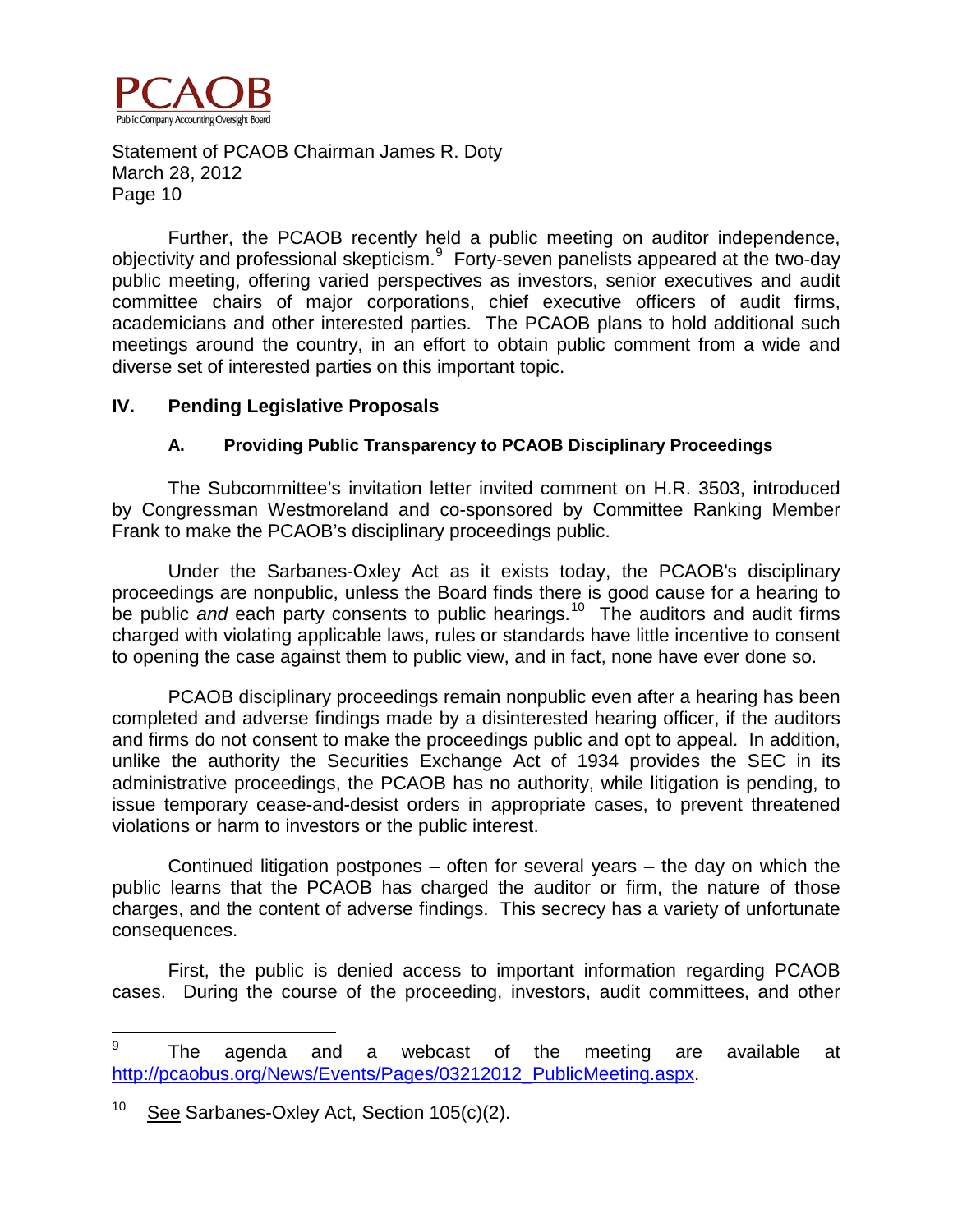

 $\overline{a}$ 

Statement of PCAOB Chairman James R. Doty March 28, 2012 Page 11

interested parties are kept in the dark about a respondent's alleged misconduct – no matter how serious. Even after the Board has found sufficient cause to initiate formal proceedings and a disinterested hearing officer has found that the alleged violations occurred, the matter may still remain unknown to the public at least until the case is appealed to the Commission. As a result, investors are unaware that companies in which they may have invested are being audited by accountants who have been charged, even sanctioned, by the Board. For example, during the nonpublic proceedings regarding Gately & Associates, the firm issued 29 additional audit reports on public company financial statements between the commencement of the Board's proceeding and when the Board was able to make its charges public, which was not until the Commission affirmed the Board's decision to expel the firm from public company auditing.<sup>[11](#page-11-0)</sup>

Second, respondents have an incentive to litigate Board cases, regardless of whether they believe they will ultimately prevail. Contesting the allegations allows respondents to continue with their public company audit practice without any disclosure to clients or investors of the Board's charges for as long as the litigation is ongoing. In the Gately & Associates matter, over two years elapsed between the filing of the Board's case and the Board's publication of the sanctions. During that time, the firm continued its public company audit practice.

Third, the public cannot properly evaluate the Board's enforcement program. During the course of a PCAOB disciplinary proceeding no investor, no other auditor, no audit committee, no member of the media is entitled to know what conduct the Board considers to merit discipline, whom the Board has charged, and what issues are being litigated. As a result, the public is uninformed about the level of activity in the Board's enforcement program and how the Board uses its enforcement resources.

If the SEC were to bring the same case as the PCAOB, alleging the same violations, against the same auditor, the SEC's charges would be disclosed at the time the Commission instituted its proceeding. Any administrative trial would be open to the public. If there were an appeal to the Commission and an oral argument, the public could attend. The ability – or inability – of the SEC's staff to prove its charges would be a matter of public record.

The SEC determined more than twenty years ago that its disciplinary proceedings against accountants and auditors should be public. In the 1980s, the SEC faced the same problem as now confronts the Board. SEC disciplinary hearings

<span id="page-11-0"></span><sup>&</sup>lt;sup>11</sup> See In the Matter of the Application of Gately & Associates, LLC and James P. Gately, SEC Release No. 34-62656 (August 5, 2010). The number of opinions issued was obtained from Audit Analytics.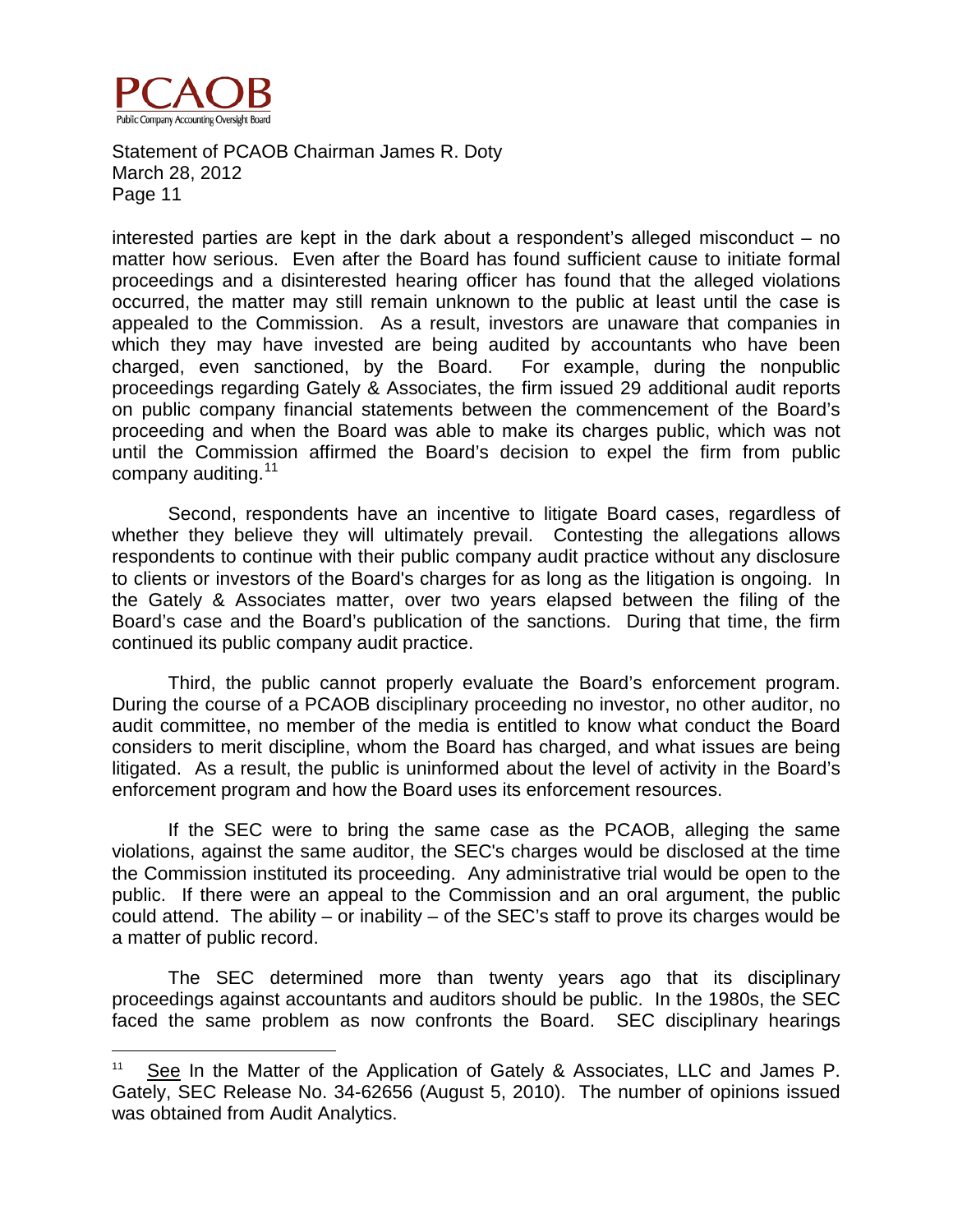

involving accountants and auditors were private until 1988, when the Commission amended its rules to make the hearings presumptively public.<sup>[12](#page-12-0)</sup> The reasons cited by the SEC for the change included:

- Virtually all other administrative proceedings brought by the SEC (including those against brokers, dealers, investment advisers, and public companies) and all SEC injunctive actions are public,
- Private proceedings create incentives for delays,
- The public and audit professionals are interested in timely disclosure of the standards used to commence disciplinary proceedings (the public and other auditors have a legitimate interest in learning, on a timely basis, the facts and circumstances that have led to the institution of proceedings), and
- Public proceedings are more favored in the law than closed-door proceedings.

These same reasons support the need for public PCAOB disciplinary proceedings. The Board, however, unlike the SEC, lacks the authority to make its proceedings public through a change to its rules. This state of affairs is not good for investors, for the auditing profession, or for the public at large. Investors would be best served by similar transparency in PCAOB disciplinary proceedings.

# **B. March 21 Discussion Draft**

 $\overline{a}$ 

The Subcommittee's invitation letter also invited comment on a discussion draft of potential legislation that would amend Section 103 of the Sarbanes-Oxley Act to prohibit the PCAOB from requiring public companies to use specific auditors or require the use of different auditors on a rotating basis.

The Board, of course, has not proposed mandatory audit firm rotation. Rather, as described above, the PCAOB is engaged in a deep and wide-ranging public dialogue about ways to enhance the independence, objectivity and professional skepticism of public company auditors. The Board initiated this discussion by issuing a concept release, which asked not only whether others agree or disagree that the Board should focus on this issue, but also sought specific ideas for improving independence, objectivity, and skepticism, including the possibility of rotation. This dialogue was prompted, among other things, by concerns developed over the last nine years of the PCAOB's inspections of public company audits. It was also prompted by the

<span id="page-12-0"></span><sup>12</sup> SEC Release No. 34-25893 (July 7, 1988); 53 FR 26427 (July 13, 1988).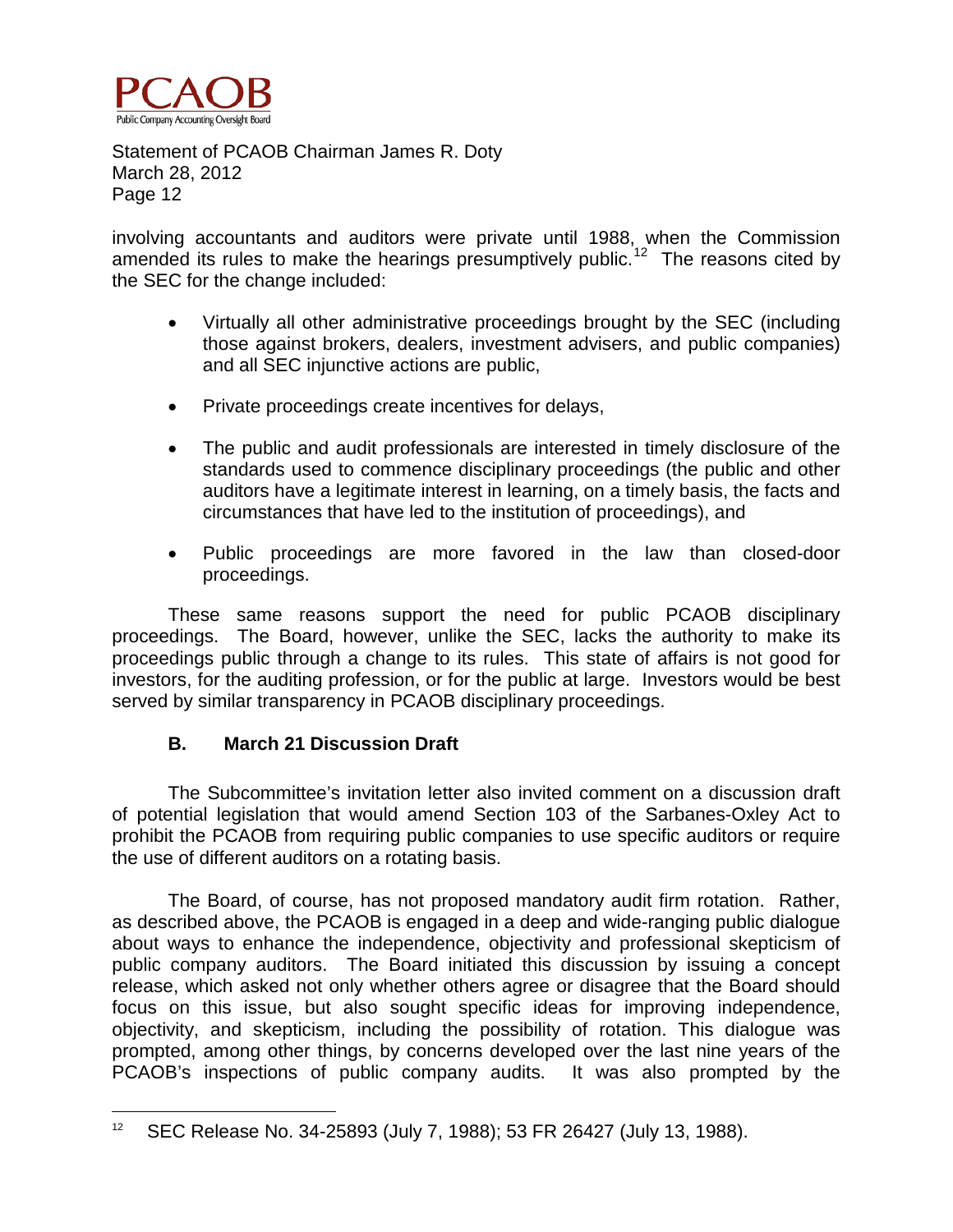

Government Accountability Office's statutorily required 2003 report on mandatory audit firm rotation, which noted the significant implementation issues that would be associated with mandatory audit firm rotation and concluded that the PCAOB and the SEC would need more time and experience to evaluate whether term limits are necessary to preserve auditor independence.<sup>13</sup>

With the benefit of nearly a decade of inspections, the Board has begun that evaluation. As the Board's concept release states –

Since its creation, the Board has conducted hundreds of inspections of registered public accounting firms each year. These inspections provide the Board with a unique insight into the state of the audit profession and the conduct of public company audits. Based on this insight, the Board believes that the reforms in the Act have made a significant, positive difference in the quality of public company auditing. Yet, as described below, the Board continues to find instances in which it appears that auditors did not approach some aspect of the audit with the required independence, objectivity and professional skepticism.<sup>[14](#page-13-1)</sup>

The PCAOB is not alone in its concern over the number of deficiencies found in inspections and the larger questions that arise from these findings. Similar concerns have been expressed by regulators in Canada, Germany, the U.K., the Netherlands, Australia and elsewhere.<sup>[15](#page-13-2)</sup> As the Canadian Public Accountability Board recently

<span id="page-13-0"></span><sup>13</sup> See U.S. General Accounting Office, Required Study on the Potential Effects of Mandatory Audit Firm Rotation (2003), at 5.

<span id="page-13-1"></span><sup>14</sup> See PCAOB Release No. 2011-006, Concept Release on Auditor Independence and Audit Firm Rotation (Aug. 16, 2011). Pursuant to the Sarbanes-Oxley Act, the details of the PCAOB's inspections are subject to a broad confidentiality restriction such that they may not even be shared with Congress. Sarbanes-Oxley Act, Section 105(b)(5). Last Congress, the House Financial Services Committee unanimously approved an amendment offered by then-Representative Adam Putnam (R-FL) to amend the Act and allow the Board to do so, but that provision has not been enacted.

<span id="page-13-2"></span><sup>15</sup> See Audit Oversight Commission, *Report on the Results of the Inspections according to § 62b WPO for the Years 2007-2010*, at 3 (Apr. 6, 2011) (Germany):

In general the inspection findings . . . show that there is still room for improvement in terms of the audit quality, according to the AOC.

This particularly applies in view of the auditor's indispensable professional scepticism towards statements made by the audit client. In this respect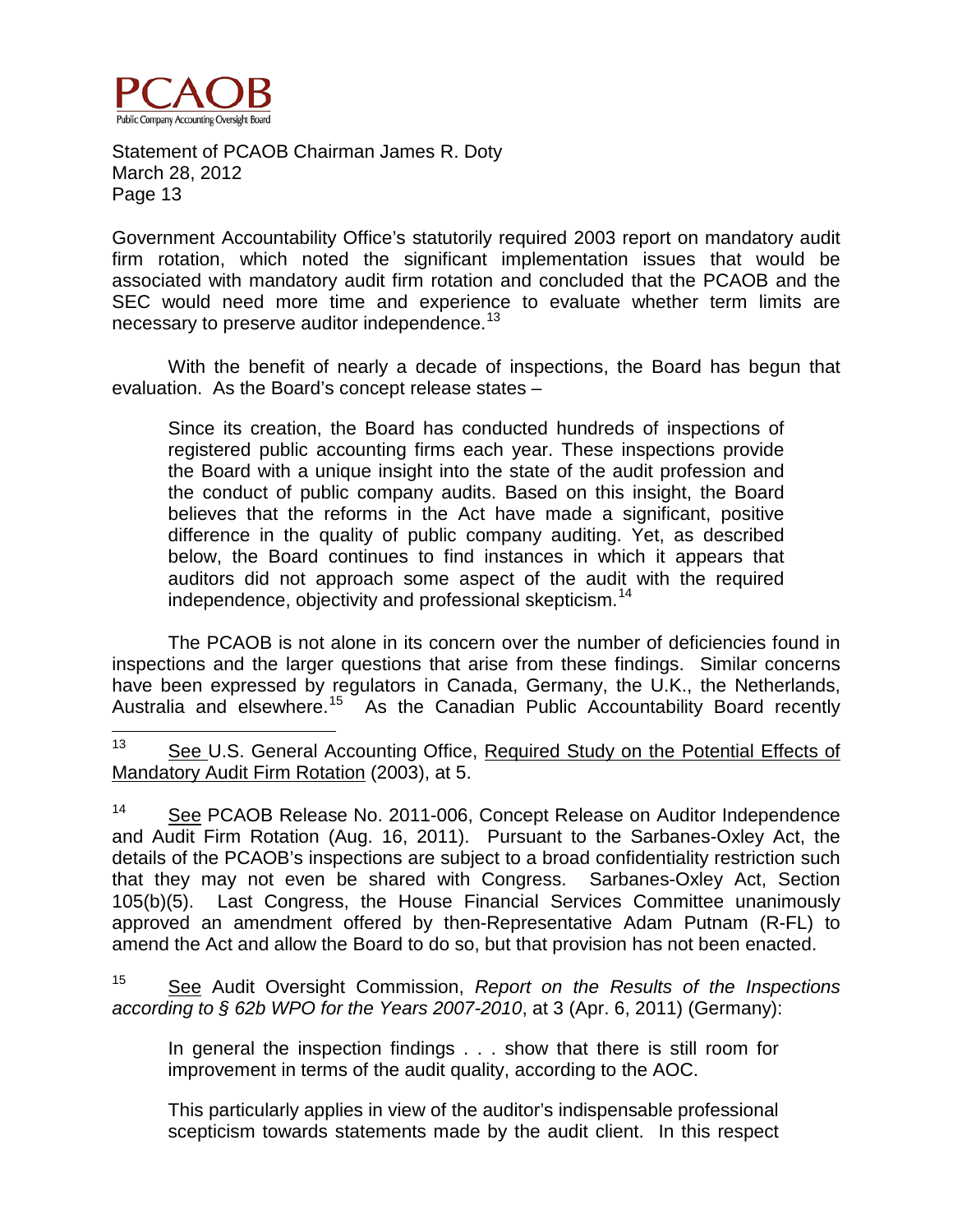

 $\overline{a}$ 

Statement of PCAOB Chairman James R. Doty March 28, 2012 Page 14

reported in a summary of worldwide inspection findings, "[i]nsufficient Professional Skepticism . . . is undoubtedly the most common finding – that auditors are too often accepting or attempting to validate management evidence and representations without sufficient challenge and independent corroboration."<sup>[16](#page-14-0)</sup> Based on such concerns, the European Commission also is considering reforms to enhance auditor independence.

In light of these findings and related developments, the PCAOB has solicited ideas and begun a vigorous, substantive and constructive debate on the best ways to achieve greater auditor independence, objectivity and professional skepticism. Part of this debate has involved bringing interested and experienced parties together for indepth discussions. As previously mentioned, the PCAOB just last week held a two-day

the inspections showed indications in some cases that the audits had not been conducted with the necessary professional scepticism, especially in the audit fields which were exposed to increased risks in the context of the financial market and economic crisis and consequently required particular professional scepticism on the part of the auditor.

See also U.K. Professional Oversight Board, *Audit Inspection Unit 2009/10 Annual Report*, at 4 (July 21, 2010) (stating that "[f]irms sometimes approach the audit of highly judgmental balances by seeking to obtain evidence that corroborates rather than challenges the judgments made by their clients" and that "[a]uditors should exercise greater professional scepticism particularly when reviewing management's judgments relating to fair values and the impairment of goodwill and other intangibles and future cash flows relevant to the consideration of going concern"); Netherlands Authority for the Financial Markets, *Report on General Findings Regarding Audit Quality and Quality Control Monitoring*, at 13-14 (Sept. 1, 2010); Australian Securities & Investment Commission, *Audit Inspection Program Public Report for 2009-2010*, at 13-14 (June 29, 2011); Canadian Public Accountability Board, *Enhancing Audit Quality: Report on the 2010 Inspections of the Quality of Audits Conducted by Public Accounting Firms*, at 3 (April 2011); Federal Audit Oversight Authority, *Activity Report 2010*, at 23 (Feb. 14, 2011) (Switzerland).

In addition, the Canadian Public Accountability Board just last month issued a Special Report on Auditing in Foreign Jurisdictions, in which the CPAB "found a lack of professional skepticism when auditors were confronted with evidence that should have raised red flags regarding potential fraud risk." Canadian Public Accountability Board, *Auditing in Foreign Jurisdictions: CPAB Special Report*, at 1 (Feb. 2012).

<span id="page-14-0"></span><sup>16</sup> See Canadian Public Accountability Board, *Auditing in the Decade Ahead: Challenge and Change*, Audit Quality Symposium Pre-Reading Materials, at 36 (2011).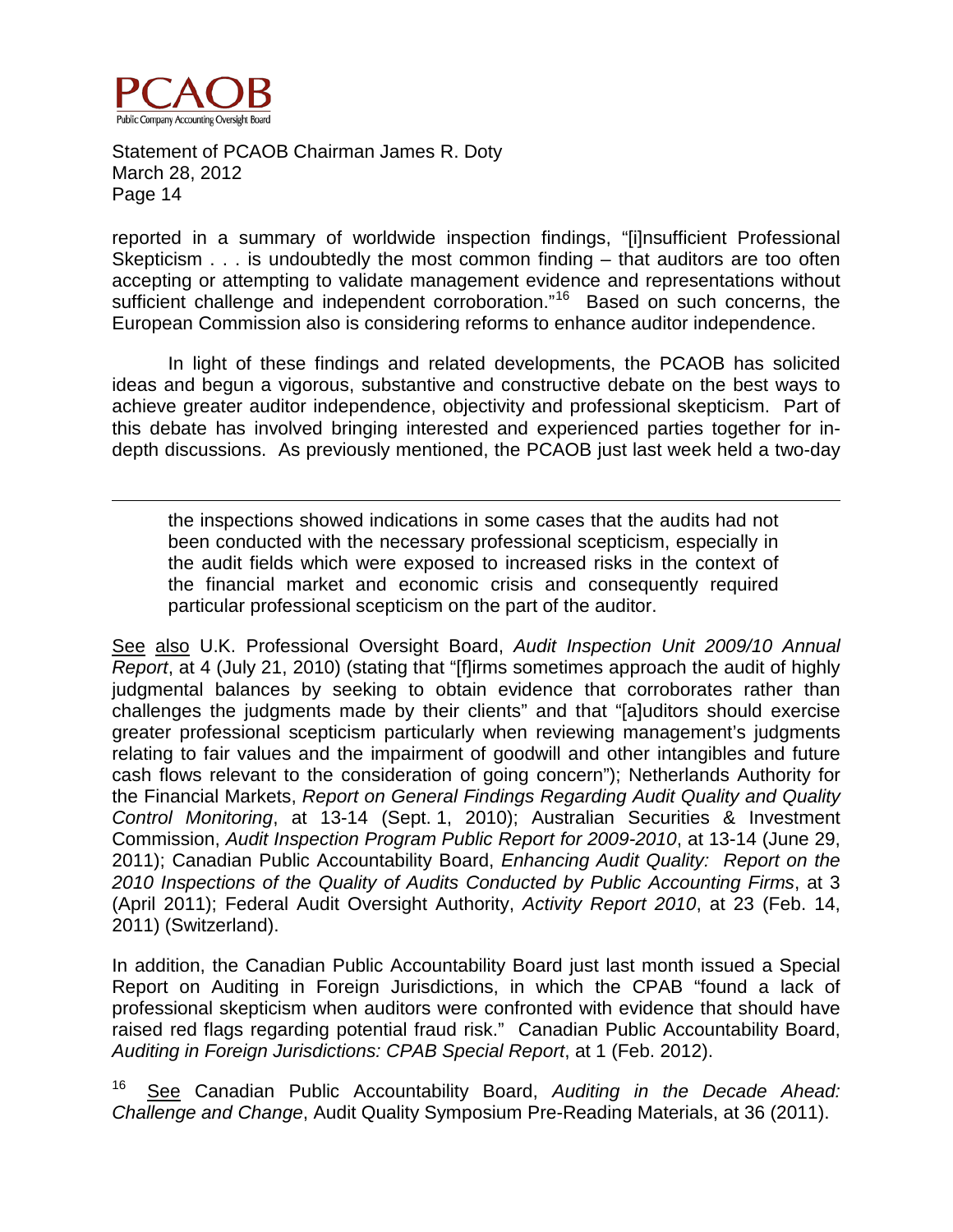

public meeting at which the PCAOB heard from forty-seven participants. We plan to hold additional meetings around the country over the course of the next year or so.

During this dialogue, I have been struck and encouraged by auditors' heightened self-awareness that the world is changing and that a new look at measures to maintain the relevance and reliability of audits is warranted. Most accounting firms appear to appreciate that the profession is evolving and that additional enhancements to auditor independence, objectivity and professional skepticism are needed.

As an independent standard setter, the PCAOB has brought people with a variety of viewpoints together to explore this critical issue in greater depth. If this process results in the PCAOB proposing any rules – whether they involve term limits or not – they will be subject to further public comment and SEC approval.

For these reasons, I encourage the Subcommittee to respect the decision made by Congress to entrust these judgments to the independent standard-setting process of the body charged with examining public company audits and, based on that examination, considering what improvements are needed in those audits to protect investors and further the public interest.

\* \* \*

In conclusion, I appreciate the Subcommittee's interest in the work of the PCAOB and I look forward to working with you in the future. I would be happy to answer any questions.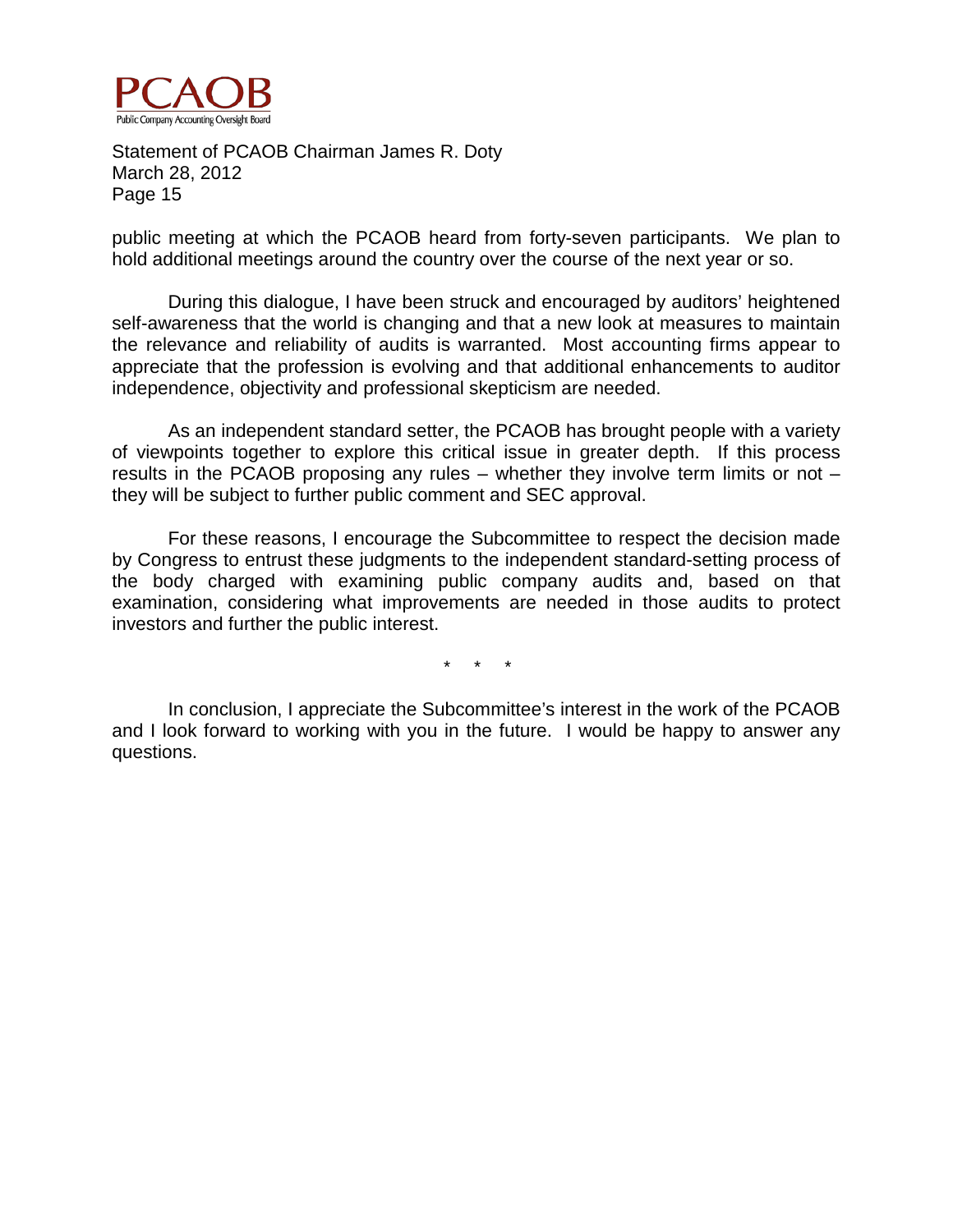

# **APPENDIX 1 – RECENT STANDARD-SETTING ACTIVITIES**

## **Proposed Standards and Amendments**

## *Audits of SEC-Registered Brokers and Dealers*

The Dodd-Frank Act gave the PCAOB the authority to oversee auditors of SEC-registered brokers and dealers, including authority to set standards and rules for audits of brokers and dealers.

The SEC decides what parts of the financial reports filed by registered brokers and dealers should be audited by PCAOB-registered accounting firms and the standards that should be used in conducting those audits. In June 2011, the SEC proposed to amend its rules to require that certain audit and attest reports be prepared by PCAOB-registered auditors using standards established by the PCAOB. On July 12, 2011, the Board proposed attestation standards for auditors tailored to the SEC proposed rule amendments. The Board also proposed a standard for audits of supplemental information accompanying audited financial statements that would apply to audits of brokers and dealers and audits of issuers. The deadline for comments on the proposed PCAOB standards was Sept. 12, 2011. Further action on the Board's proposals is dependent on the SEC's adoption of the proposed amendments to its rules.

#### *Audit Transparency*

The audit report is typically an investor's primary source of information about the audit. Usually a single page, the report provides general information about how every audit must be conducted, states that the audit complied with applicable standards, gives the firm's opinion on the company's financial statements or internal control over financial reporting, and includes the signature of the firm that issued it. While the report provides useful information—the opinion, primarily—it tells the reader little about the key participants in the audit.

On Oct. 11, 2011, the Board proposed amendments to its standards that would improve the transparency of public company audits by requiring that audit reports disclose the name of the engagement partner as well as the names of other independent public accounting firms and other persons that took part in the audit. The amendments would also require registered public accounting firms to disclose the name of the engagement partner for each audit listed on the firms' annual reports filed with the PCAOB. The deadline for comments on the proposed amendments was Jan. 9, 2012.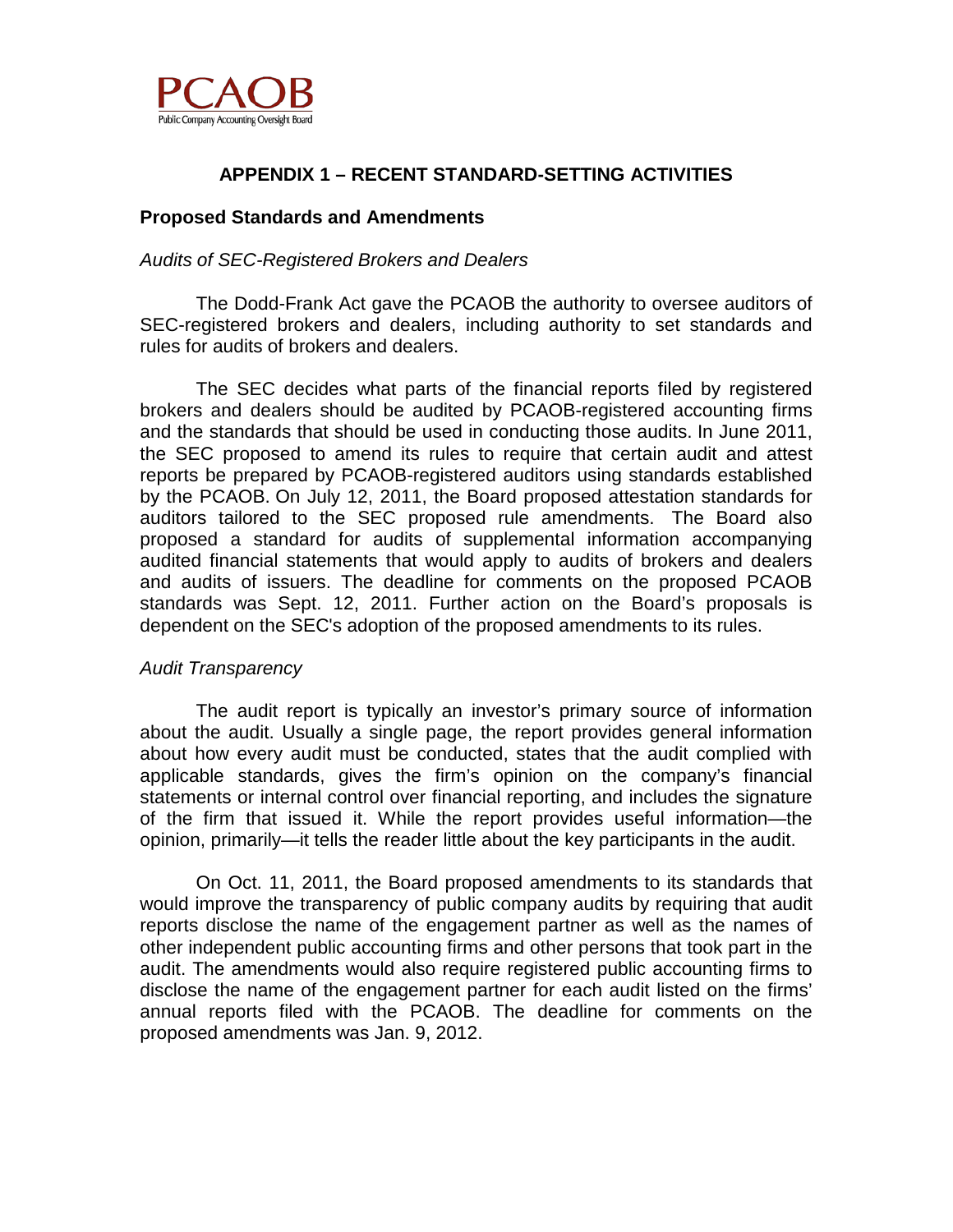

#### *Communications with Audit Committees*

On Dec. 20, 2011, the Board reproposed a new auditing standard, C*ommunications with Audit Committees,* and related amendments. The standard is intended to benefit investors by establishing requirements that enhance the relevance and quality of the communications between the auditor and the audit committee.

The Board originally proposed the auditing standard in March 2010. Interest in the proposed standard prompted the Board to reopen the comment period and host a roundtable discussion with representatives of audit committees, investors, auditors, issuers and others.

The reproposed standard incorporates comments and suggestions received; reflects information that is aligned with the Board's new risk assessment standards that took effect in 2011; and adds a requirement to communicate information about significant unusual transactions. The reproposal also provides commenters with an opportunity to comment on the standard in relation to the audits of brokers and dealers. The deadline for comments was Feb. 29, 2012.

#### *Auditing Related Party Transactions*

Related party transactions often involve difficult measurement and recognition issues that not only can lead to errors in financial statements but also, in some cases, have created opportunities for fraudulent financial reporting and the misappropriation of assets. Studies have shown that such transactions have played a recurring role in financial failures, from those that led to the Sarbanes-Oxley Act to those recently alleged in certain emerging market companies. Significant transactions that are outside a company's normal course of business present similar issues. On February 28, 2012, therefore, the Board proposed a new standard, *Related Parties*, as well as amendments to certain PCAOB auditing standards to assist auditors in detecting and addressing the audit risks associated with related parties and other unusual transactions. The comment period expires May 15, 2012.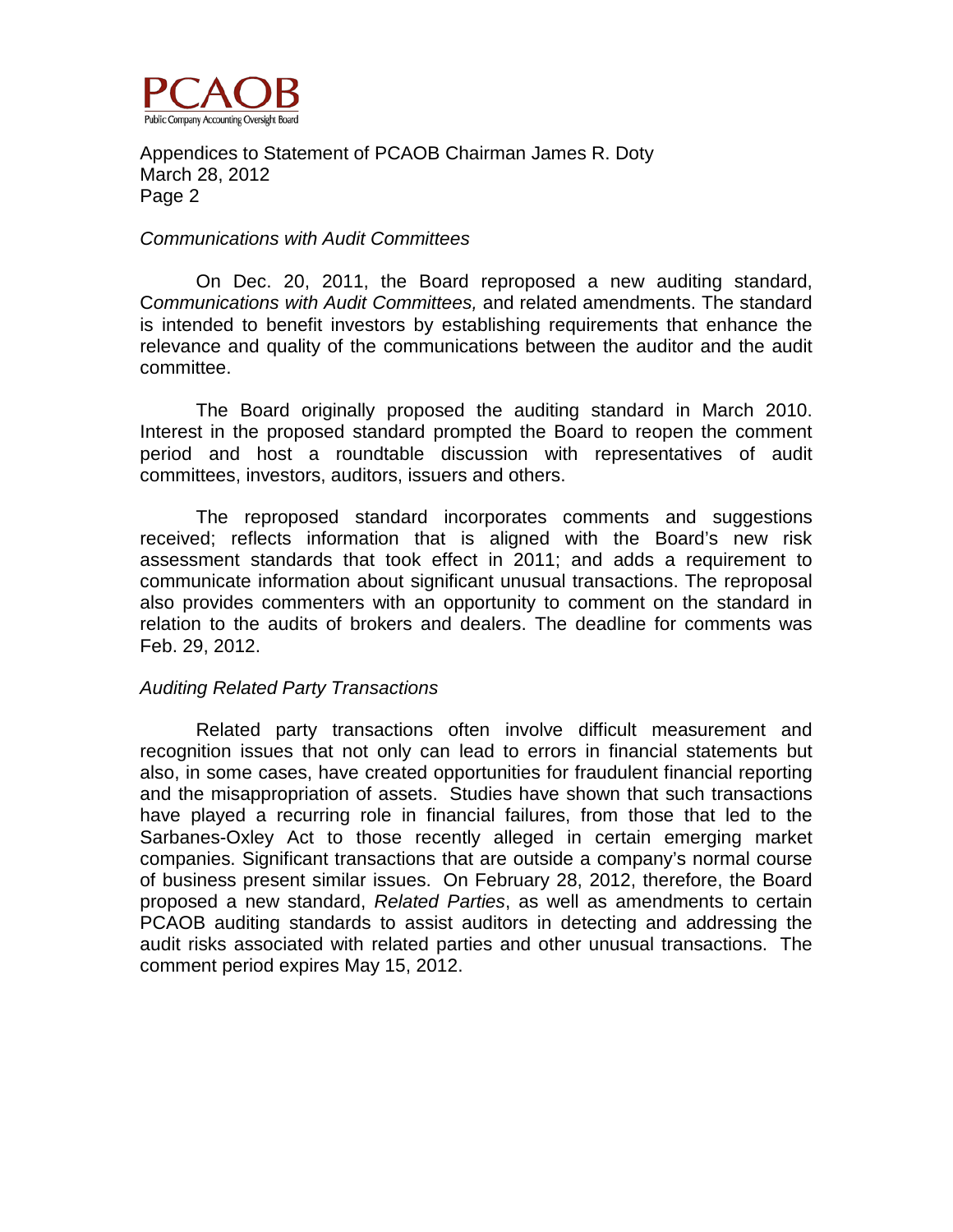

#### **Concept Releases**

#### *Auditor's Reporting Model*

Auditors, as a result of performing required audit procedures, often have significant information regarding a company's financial statements and the audit of such financial statements. Although that information is not reported in the standard auditor's report to the financial statements users, the information might be useful to investors and other financial statement users.

On June 21, 2011, the Board issued a concept release to seek public comment on potential changes to the auditor's reporting model based on concerns of investors and other financial statement users.

The concept release raised for consideration several alternatives for the auditor's reporting model that could increase its transparency and relevance to financial statement users. The alternatives include a supplement to the auditor's report in which the auditor would be required to provide additional information about the audit and the auditor's view of the company's financial statements (an "Auditor's Discussion and Analysis"); required and expanded use of emphasis paragraphs in the auditor's report; auditor reporting on other information outside the financial statements; and clarification of certain language in the auditor's report. The concept release noted that the identified alternatives are not mutually exclusive and that other alternatives may exist.

The concept release was preceded by several discussions with the PCAOB's Standing Advisory Group and Investor Advisory Group, in addition to extensive outreach by PCAOB staff in 2010 and early 2011. The staff presented the findings from that outreach to the Board at an open meeting March 22, 2011, and the Board approved the concept release June 21, 2011. The Board solicited further comment at a roundtable on Sept. 15, 2011, with participants representing investors, other users and preparers of financial statements, audit committee members, academics and auditors. The deadline for comments on the concept release was Sept. 30, 2011.

#### *Auditor Independence and Audit Firm Rotation*

An audit has value to financial statement users because it is performed by a competent third party who is viewed as having no interest in the financial success of its audit client. Investors should be able to take comfort in the fact that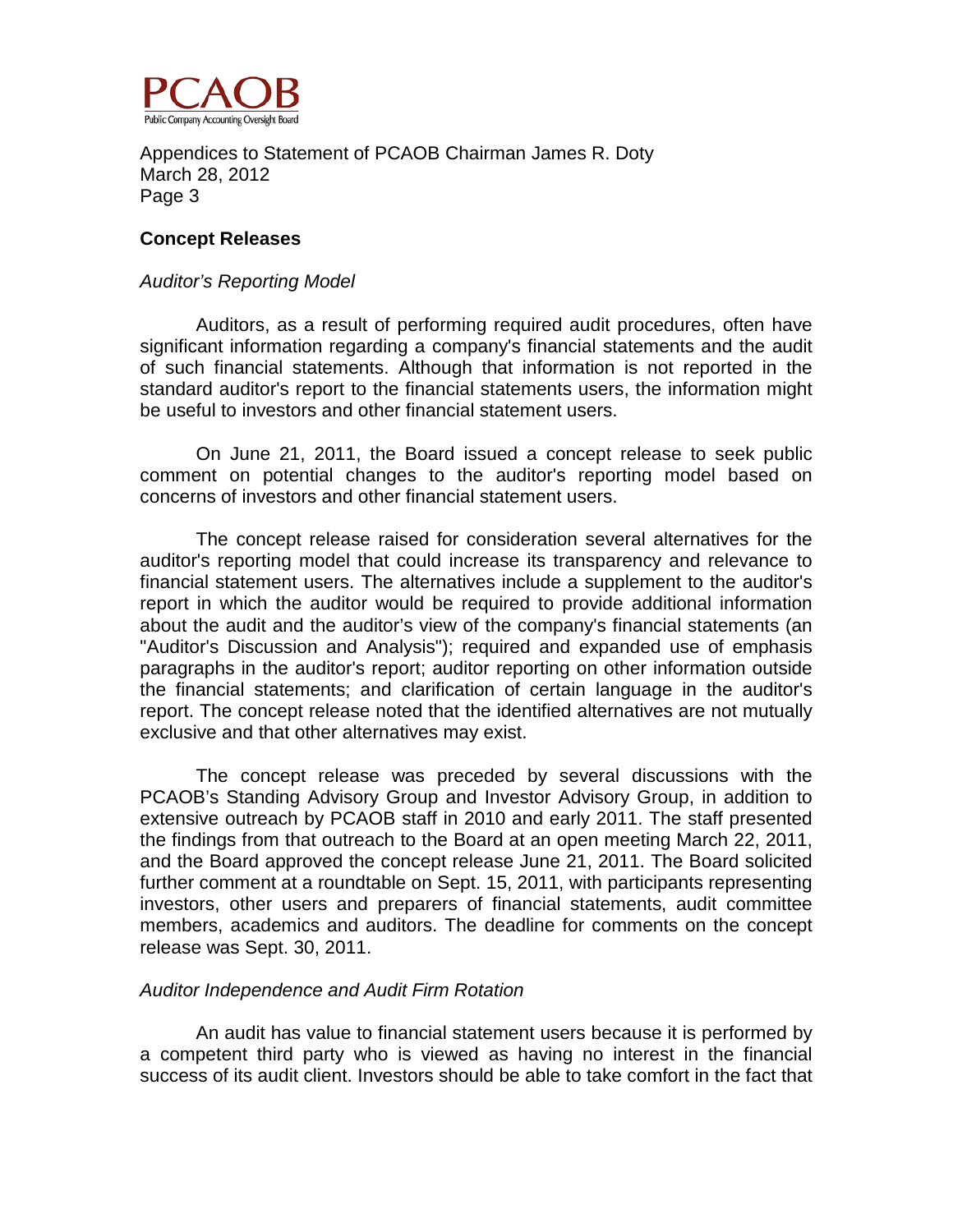

independent professionals have performed required procedures and have a reasonable basis for the audit opinion.

Questions persist, however, about whether more can and should be done to enhance auditor independence, objectivity and professional skepticism. As a result of PCAOB inspections, the experience of other audit regulators and concerns expressed by investors, the Board issued a concept release Aug. 16, 2011, seeking public comment on a variety of possible approaches to improving auditor independence, objectivity and professional skepticism.

One possible approach is mandatory audit firm rotation, which would limit the number of consecutive years a registered public accounting firm could serve as the auditor of a public company.

The release sought comments on, among other things, whether a rotation requirement would risk significant cost and disruption and how mandatory rotation would serve the Board's goals of protecting investors and enhancing audit quality. The Board also sought comment on whether other measures could meaningfully enhance auditor independence.

The deadline for comments was Dec. 14, 2011. The Board also held the first of several public meetings to obtain further comment last week, on March 21 and 22. The Board reopened the comment period in connection with the public meeting, until April 22, 2012.

#### **Staff Audit Practice Alerts**

The PCAOB publishes Staff Audit Practice Alerts to highlight new, emerging or otherwise noteworthy circumstances that may affect how auditors conduct audits under the existing requirements of PCAOB standards and relevant laws. The PCAOB issued two alerts in 2011 in response to events in emerging markets and in the global economic environment that exposed possible threats to the reliability of some companies' financial statements and heightened the need for vigilance on the part of auditors.

#### *Audit Risks in Certain Emerging Markets*

On Oct. 3, 2011, the PCAOB issued Staff Audit Practice Alert No. 8, *Audit Risks in Certain Emerging Markets***,** to increase auditors' awareness of risks when performing audits of companies with operations in emerging markets.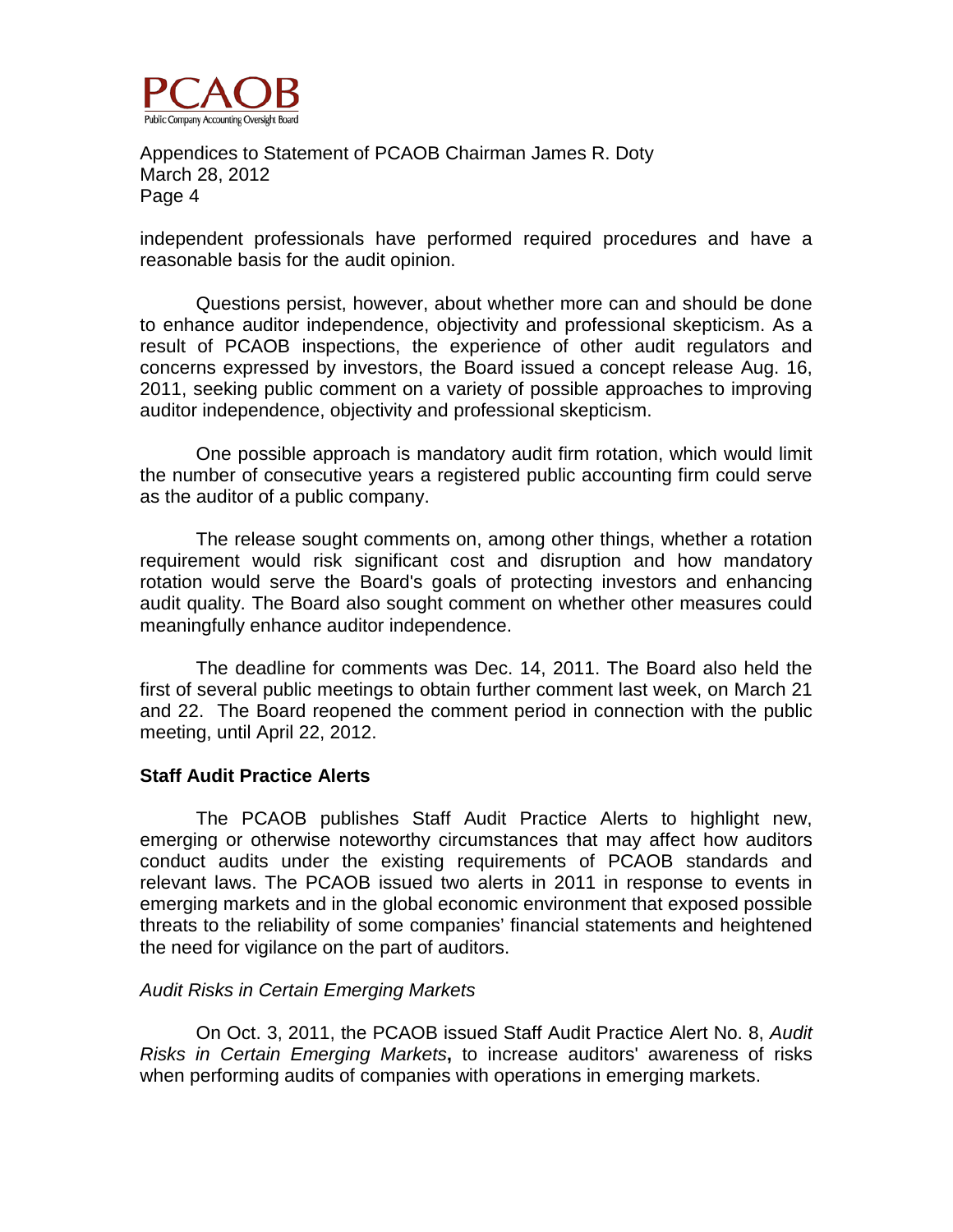

The alert was prompted by disclosures of possible improprieties in financial reporting by companies based in certain large emerging markets in Asia and observations from the Board's oversight activities. The practice alert focuses on risks of misstatement due to fraud that auditors might encounter in audits of companies with operations in emerging markets—risks that also may be present in companies in developed markets.

Conditions and situations indicating heightened fraud risk include discrepancies between a company's financial records and audit evidence obtained from third parties; auditors' difficulties in confirming cash and receivable balances; and the recognition of revenue from contracts or customers whose existence cannot be corroborated.

#### *Risk in the Current Economic Environment*

On Dec. 6, 2011, the PCAOB issued Staff Audit Practice Alert No. 9, *Assessing and Responding to Risk in the Current Economic Environment*, to assist auditors in identifying matters related to the economic environment that might affect the risk of material misstatement in financial statements and, therefore, require additional audit attention.

The alert updated Staff Audit Practice Alert No. 3, issued in December 2008, in light of global economic conditions and new risk assessment standards that took effect for audits in 2011. The alert directs auditors' attention to considering the impact of economic conditions on the audit; auditing fair value measurements and estimates; considering a company's ability to continue as a going concern; and auditing financial statement disclosures.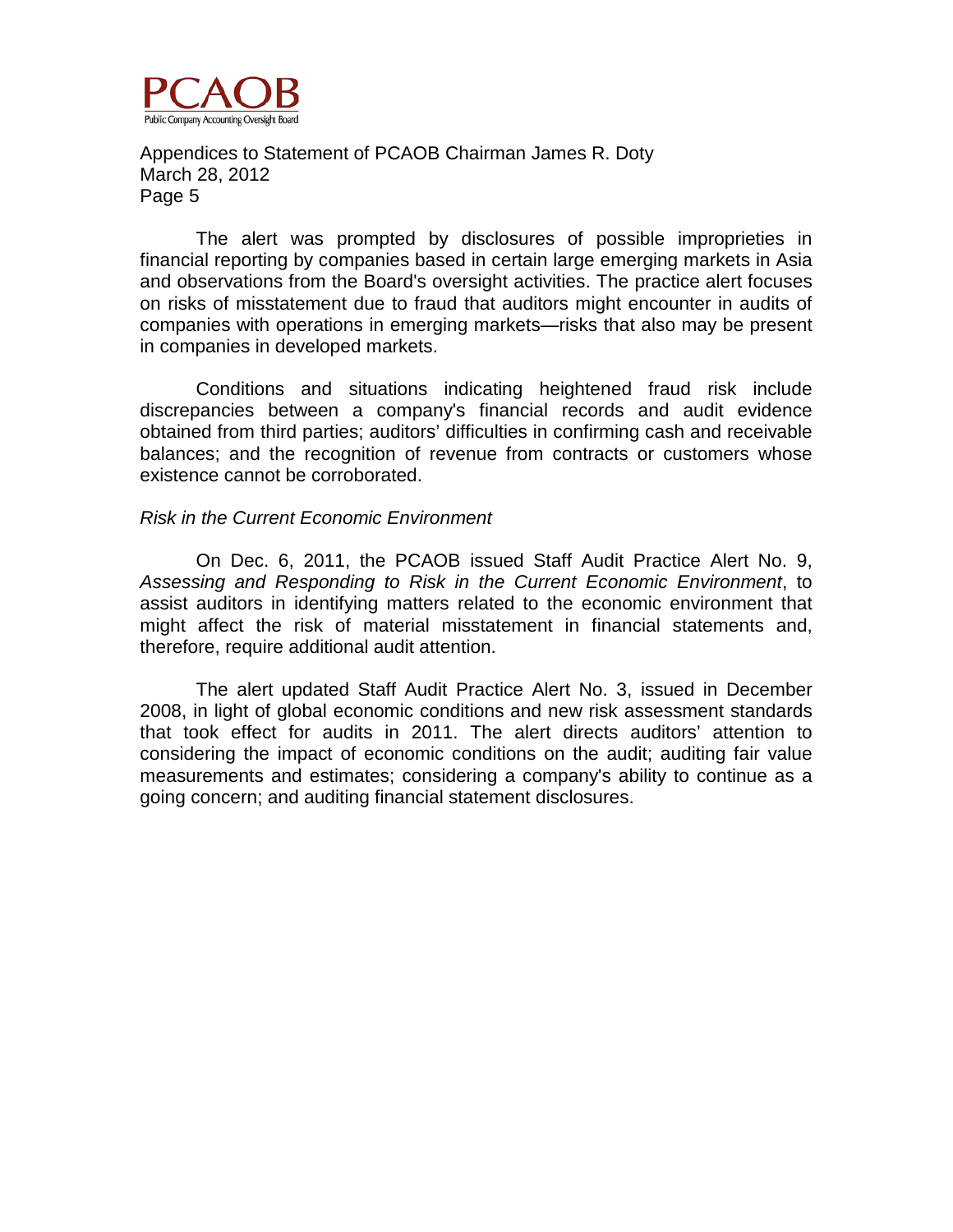

# **APPENDIX 2 – FUTURE STANDARD SETTING PLANS**

Among the auditing issues on the Board's standard-setting agenda are those dealing with:

*Specialists.* The Board is considering possible revisions to the standard on the auditors' use of specialists to strengthen requirements related to certain aspects of specialists' work, such as the auditor's evaluation of the work of a specialist.

*Part of the audit performed by other auditors.* In many public company audits, the accounting firm issuing the audit report does not perform 100 percent of the audit procedures. This may be especially common in, but not limited to, audits of companies with operations in more than one country. In these situations, audit procedures on or audits of the company's foreign operations are performed by other accounting firms or other participants in the audit not employed by the auditor. The Board is considering possible revisions to its standards to strengthen requirements regarding the work performed by the various auditors participating in the audit.

*Assignment and documentation of firm supervisory responsibilities (failure to supervise).* The Sarbanes-Oxley Act authorizes the PCAOB to impose sanctions on registered public accounting firms and their supervisory personnel for failing to reasonably supervise associated persons. To assist its oversight, the Board is considering possible rulemaking or standard setting that would require firms to make and document clear assignments of the supervisory responsibilities that should already be part of any audit practice. The Board sought comment on rulemaking concepts related to supervision in a release issued Aug. 5, 2010.

*Fair value measurements.* The Board is evaluating potential revisions to the PCAOB standards on fair value measurements and other accounting estimates.

To assist in its evaluation, the Board formed the Pricing Sources Task Force in March 2011. This group of investors, financial statement preparers, auditors and representatives of pricing services and brokers met three times in 2011 to discuss the valuation of financial instruments that are not actively traded and the use of third-party pricing sources to value such instruments.

*Going concern.* The Board is considering possible revisions to the auditing standard on the auditor's evaluation of a company's ability to continue as a going concern. Among other things, the Board is considering how to enhance the auditor's evaluation process and the usefulness of the auditor's communication to investors regarding going concern uncertainty.